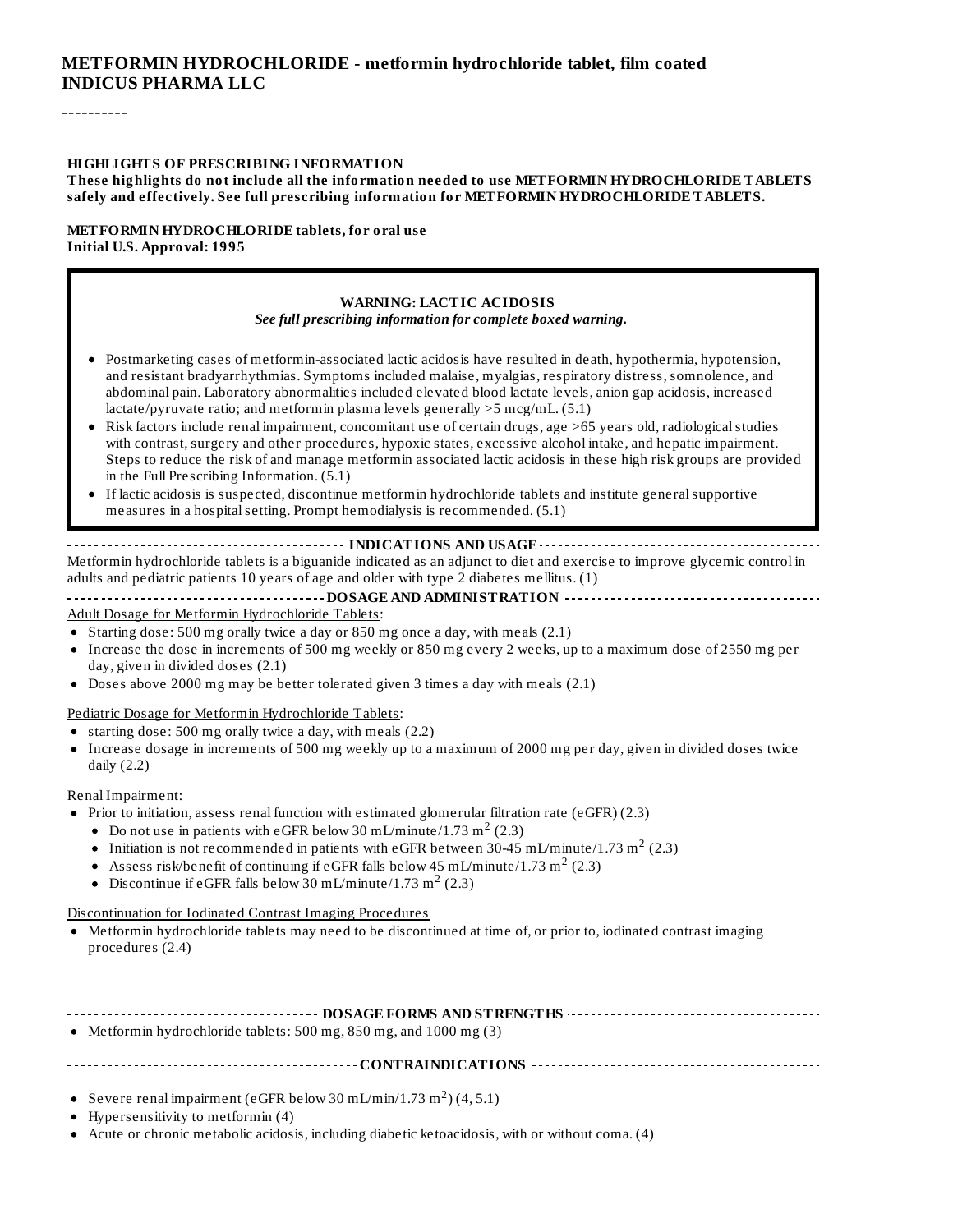| • Lactic Acidosis: See boxed warning. (5.1)                                                                                                                                                                                                                                                                                   |
|-------------------------------------------------------------------------------------------------------------------------------------------------------------------------------------------------------------------------------------------------------------------------------------------------------------------------------|
| • Vitamin $B_{12}$ Deficiency: Metformin may lower vitamin $B_{12}$ levels. Measure hematological parameters annually and<br>vitamin $B_{12}$ at 2 to 3 year intervals and manage any abnormalities. (5.2)                                                                                                                    |
| • Hypoglycemia with Concomitant Use with Insulin and Insulin Secretagogues: Increased risk of hypoglycemia when used<br>in combination with insulin and/or an insulin secretagogue. Lower dose of insulin or insulin secretagogue may be<br>required $(5.3)$                                                                  |
|                                                                                                                                                                                                                                                                                                                               |
| For metformin hydrochloride tablets, the most common adverse reactions (>5.0%) are diarrhea, nausea/vomiting,<br>flatulence, asthenia, indigestion, abdominal discomfort, and headache. (6.1)                                                                                                                                 |
| To report SUSPECTED ADVERSE REACTIONS, contact Indicus at 1-866-234-2152 or FDA at 1-800-FDA-1088<br>or www.fda.gov/medwatch                                                                                                                                                                                                  |
|                                                                                                                                                                                                                                                                                                                               |
| • Carbonic anhydrase inhibitors may increase risk of lactic acidosis. Consider more frequent monitoring (7).<br>• Drugs that reduce metformin clearance (such as ranolazine, vandetanib, dolutegravir, and cimetidine) may increase the<br>accumulation of metformin. Consider the benefits and risks of concomitant use (7). |
| • Alcohol can potentiate the effect of metformin on lactate metabolism. Warn patients against excessive alcohol intake<br>(7).                                                                                                                                                                                                |
| ------------------------ USE IN SPECIFIC POPULATIONS ---------------------                                                                                                                                                                                                                                                    |
| • Females and Males of Reproductive Potential: Advise premenopausal females of the potential for an unintended<br>pregnancy. $(8.3)$                                                                                                                                                                                          |
| • Geriatric Use: Assess renal function more frequently. (8.5)                                                                                                                                                                                                                                                                 |
| • Hepatic Impairment: Avoid use in patients with hepatic impairment. (8.7)                                                                                                                                                                                                                                                    |
| See 17 for PATIENT COUNSELING INFORMATION and FDA-approved patient labeling                                                                                                                                                                                                                                                   |

**See 17 for PATIENT COUNSELING INFORMATION.**

**Revised: 6/2020**

#### **FULL PRESCRIBING INFORMATION: CONTENTS\* BOXED WARNING 1 INDICATIONS & USAGE**

# **2 DOSAGE & ADMINISTRATION**

- 2.1 Adult Dosage
- 2.2 Pediatric Dosage for Metformin Hydrochloride Tablets
- 2.3 Recommendations for Use in Renal Impairment
- 2.4 Discontinuation for Iodinated Contrast Imaging Procedures

# **3 DOSAGE FORMS & STRENGTHS**

# **4 CONTRAINDICATIONS**

# **5 WARNINGS AND PRECAUTIONS**

- 5.1 Lactic Acidosis
- 5.2 Vitamin B12 Deficiency
- 5.3 Hypoglycemia with Concomitant Use with Insulin and Insulin Secretagogues
- 5.4 Macrovascular Outcomes

# **6 ADVERSE REACTIONS**

- 6.1 Clinical Studies Experience
- 6.2 Postmarketing Experience

# **7 DRUG INTERACTIONS**

# **8 USE IN SPECIFIC POPULATIONS**

- 8.1 Pregnancy
- 8.2 Lactation
- 8.3 Females and Males of Reproductive Potential
- 8.4 Pediatric Use
- 8.5 Geriatric Use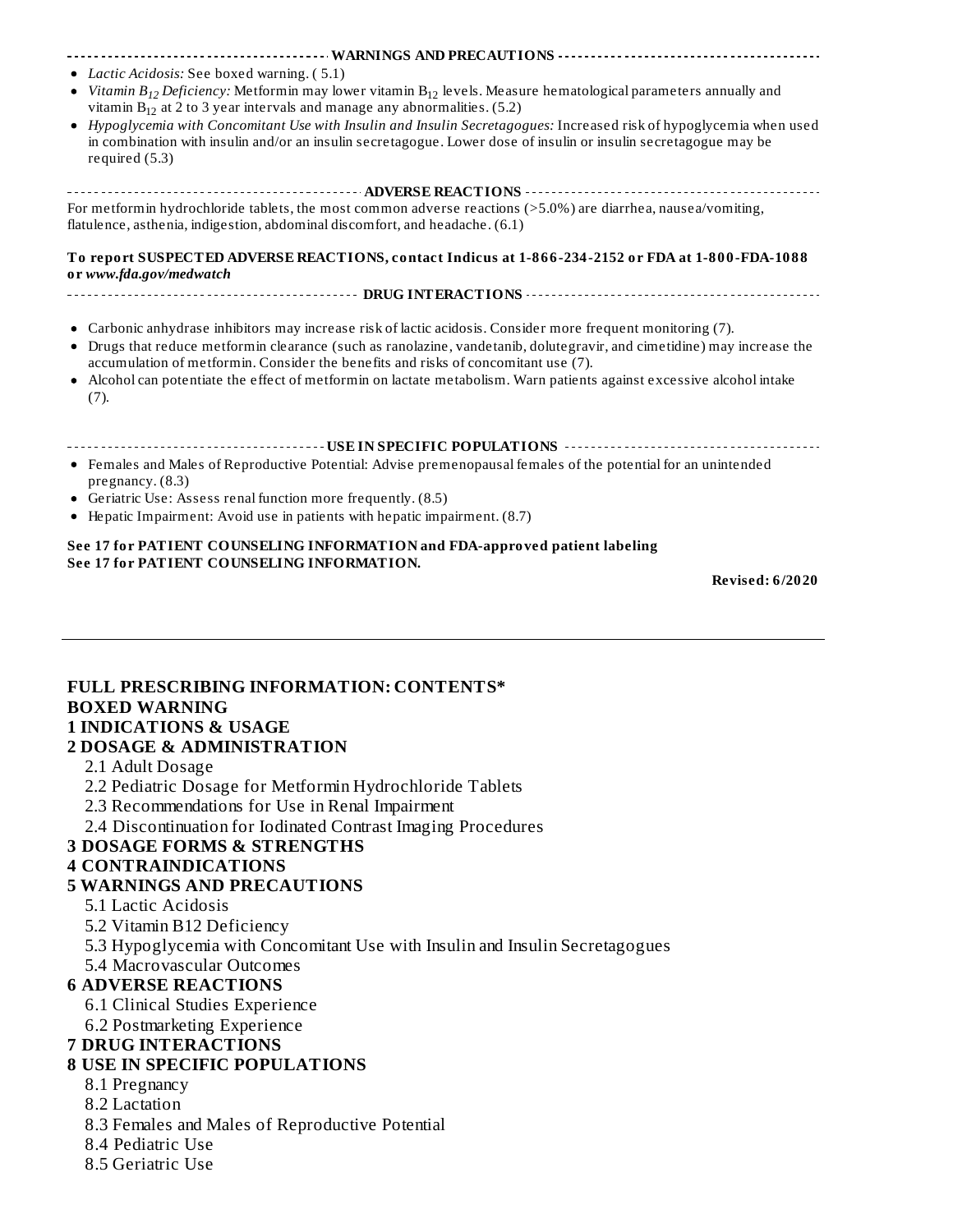## 8.6 Renal Impairment 8.7 Hepatic Impairment **10 OVERDOSAGE 11 DESCRIPTION 12 CLINICAL PHARMACOLOGY** 12.1 Mechanism of Action 12.3 Pharmacokinetics **13 NONCLINICAL TOXICOLOGY** 13.1 Carcinogenesis & Mutagenesis & Impairment Of Fertility **14 CLINICAL STUDIES** 14.1 Metformin Hydrochloride Tablets **16 HOW SUPPLIED/STORAGE AND HANDLING** 16.1 How Supplied 16.2 Storage **17 PATIENT COUNSELING INFORMATION** \* Sections or subsections omitted from the full prescribing information are not listed.

## **FULL PRESCRIBING INFORMATION**

#### **BOXED WARNING**

WARNING: LACTIC ACIDOSIS

Postmarketing cases of metformin-associated lactic acidosis have resulted in death, hypothermia, hypotension, and resistant bradyarrhythmias. The onset of metformin associated lactic acidosis is often subtle, accompanied only by nonspecific symptoms such as malaise, myalgias, respiratory distress, somnolence, and abdominal pain. Metformin associated lactic acidosis was characterized by elevated blood lactate levels (>5 mmol/Liter), anion gap acidosis (without evidence of ketonuria or ketonemia), an increased lactate/pyruvate ratio; and metformin plasma levels generally >5 mcg/mL *[see Warnings and Precautions (5.1)]*.

Risk factors for metformin-associated lactic acidosis include renal impairment, concomitant use of certain drugs (e.g. carbonic anhydrase inhibitors such as topiramate), age 65 years old or greater, having a radiological study with contrast, surgery and other procedures, hypoxic states (e.g., acute congestive heart failure), excessive alcohol intake, and hepatic impairment.

Steps to reduce the risk of and manage metformin-associated lactic acidosis in these high risk groups are provided *[see Dosage and Administration (2.3), Contraindications (4),Warnings and Precautions (5.1)].*

If metformin-associated lactic acidosis is suspected, immediately discontinue metformin hydrochloride tablets and institute general supportive measures in a hospital setting. Prompt hemodialysis is recommended *[see Warnings and Precautions (5.1)].*

#### **1 INDICATIONS & USAGE**

Metformin hydrochloride tablets are indicated as an adjunct to diet and exercise to improve glycemic control in adults and pediatric patients 10 years of age and older with type 2 diabetes mellitus.

## **2 DOSAGE & ADMINISTRATION**

## **2.1 Adult Dosage**

Metformin Hydrochloride Tablets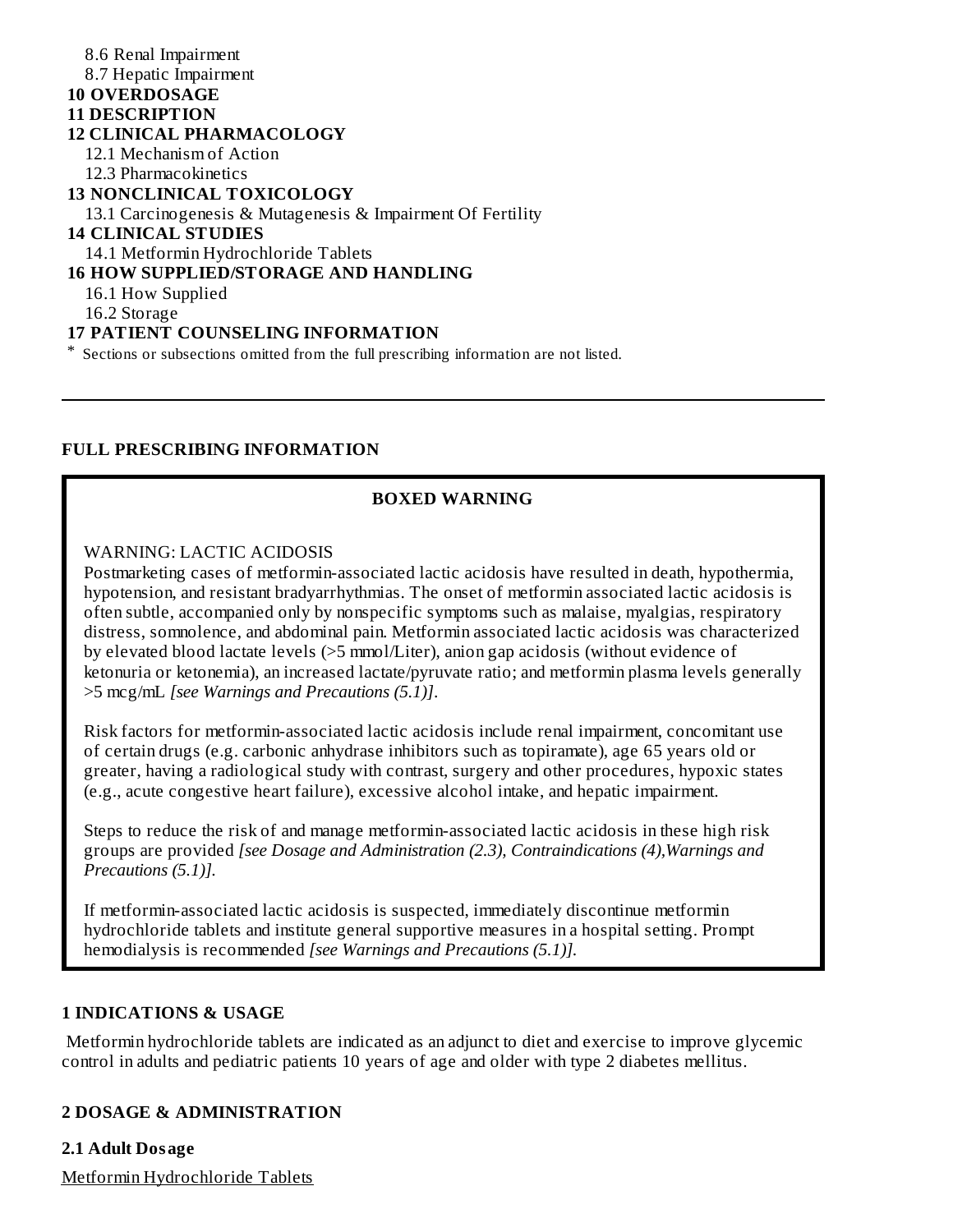- The recommended starting dose of metformin hydrochloride tablets is 500 mg orally twice a day or 850 mg once a day, given with meals.
- Increase the dose in increments of 500 mg weekly or 850 mg every 2 weeks on the basis of glycemic control and tolerability, up to a maximum dose of 2550 mg per day, given in divided doses.
- Doses above 2000 mg may be better tolerated given 3 times a day with meals.

## **2.2 Pediatric Dosage for Metformin Hydrochloride Tablets**

- The recommended starting dose of metformin hydrochloride tablets for pediatric patients 10 years of age and older is 500 mg orally twice a day, given with meals.
- Increase dosage in increments of 500 mg weekly on the basis of glycemic control and tolerability, up to a maximum of 2000 mg per day, given in divided doses twice daily.

## **2.3 Recommendations for Us e in Renal Impairment**

- Assess renal function prior to initiation of metformin hydrochloride tablets and periodically thereafter.
- Metformin hydrochloride tablets are contraindicated in patients with an estimated glomerular filtration rate (eGFR) below 30 mL/minute/1.73m<sup>2</sup>.
- $\bullet$  Initiation of metformin hydrochloride tablets in patients with an eGFR between 30 45  $mL/minu$ te/1.73 m<sup>2</sup> is not recommended.
- In patients taking metformin hydrochloride tablets whose eGFR later falls below 45 mL/min/1.73 m<sup>2</sup>, assess the benefit risk of continuing therapy.
- Discontinue metformin hydrochloride tablets if the patient's eGFR later falls below 30 mL/minute/1.73 m<sup>2</sup> [see Warnings and Precautions (5.1)].

## **2.4 Dis continuation for Iodinated Contrast Imaging Procedures**

Discontinue metformin hydrochloride tablets at the time of, or prior to, an iodinated contrast imaging procedure in patients with an eGFR between 30 and 60 mL/min/1.73 m<sup>2</sup>; in patients with a history of liver disease, alcoholism, or heart failure; or in patients who will be administered intra- arterial iodinated contrast. Re-evaluate eGFR 48 hours after the imaging procedure; restart metformin hydrochloride tablets if renal function is stable.

# **3 DOSAGE FORMS & STRENGTHS**

Metformin hydrochloride tablets, USP are available as

- *Tablets:* 500 mg round, white to off white, round shaped, biconvex, film coated tablets debossed with 'I45' on one side and plain on the other side.
- Tablets: 850 mg round, white to off white, capsule shaped, biconvex, film coated tablets debossed with 'I46' on one side and plain on other side.
- *Tablets:* 1000 mg white to off white, oval shaped, biconvex, film coated tablets debossed with 'I' and '47' separated by a breakline on one side and the breakline on the other side.

## **4 CONTRAINDICATIONS**

Metformin hydrochloride tablets are contraindicated in patients with:

- Severe renal impairment (eGFR below 30 mL/min/1.73 m<sup>2</sup>) [see Warnings and Precautions (5.1)].
- Hypersensitivity to metformin.
- Acute or chronic metabolic acidosis, including diabetic ketoacidosis, with or without coma.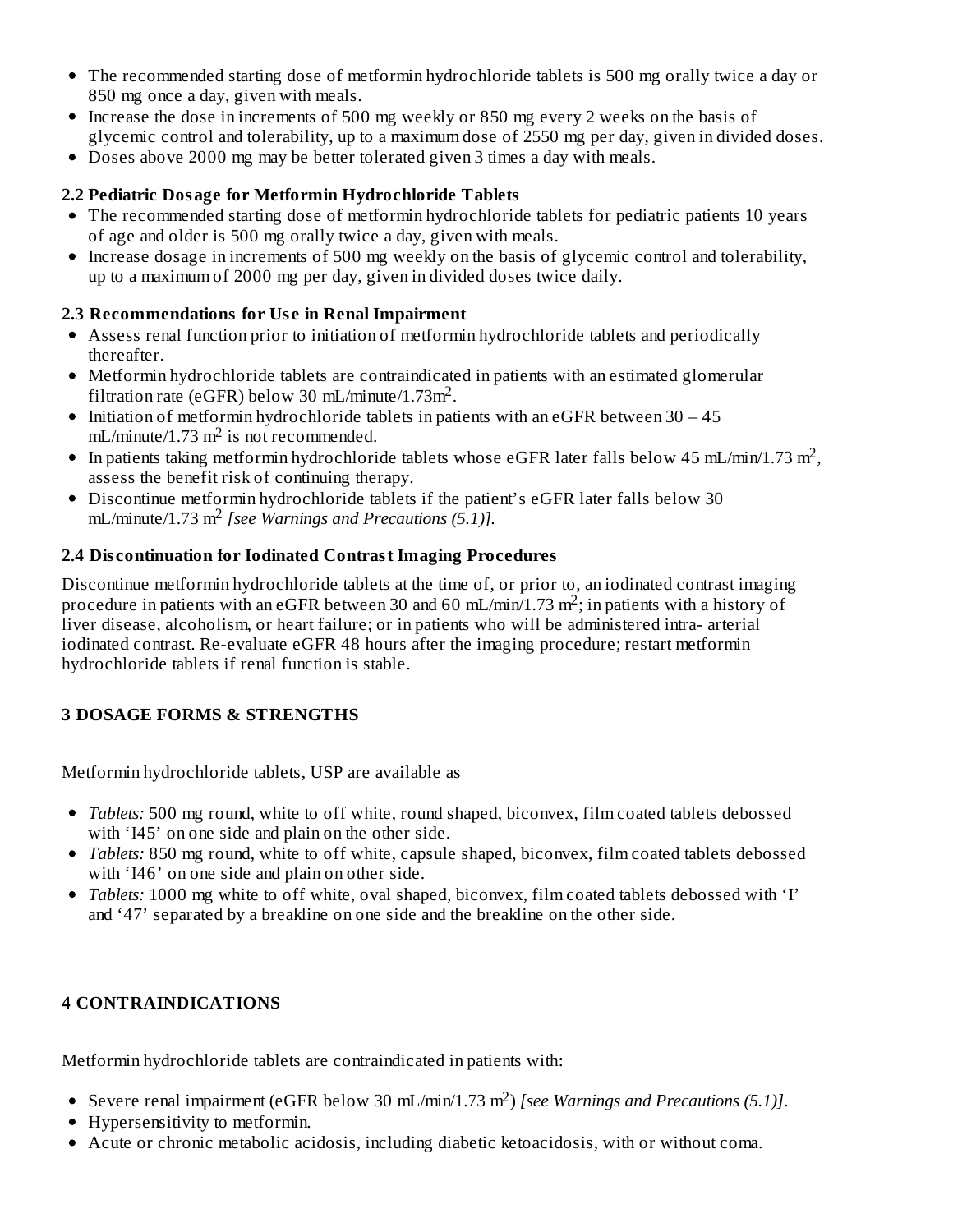## **5 WARNINGS AND PRECAUTIONS**

## **5.1 Lactic Acidosis**

There have been postmarketing cases of metformin-associated lactic acidosis, including fatal cases. These cases had a subtle onset and were accompanied by nonspecific symptoms such as malaise, myalgias, abdominal pain, respiratory distress, or increased somnolence; however, hypotension and resistant bradyarrhythmias have occurred with severe acidosis. Metformin associated lactic acidosis was characterized by elevated blood lactate concentrations (>5 mmol/L), anion gap acidosis (without evidence of ketonuria or ketonemia), and an increased lactate: pyruvate ratio; metformin plasma levels were generally >5 mcg/mL. Metformin decreases liver uptake of lactate increasing lactate blood levels which may increase the risk of lactic acidosis, especially in patients at risk.

If metformin-associated lactic acidosis is suspected, general supportive measures should be instituted promptly in a hospital setting, along with immediate discontinuation of metformin hydrochloride. In metformin hydrochloride treated patients with a diagnosis or strong suspicion of lactic acidosis, prompt hemodialysis is recommended to correct the acidosis and remove accumulated metformin (metformin hydrochloride is dialyzable with a clearance of up to 170 mL/min under good hemodynamic conditions). Hemodialysis has often resulted in reversal of symptoms and recovery.

Educate patients and their families about the symptoms of lactic acidosis and, if these symptoms occur, instruct them to discontinue metformin hydrochloride and report these symptoms to their healthcare provider.

For each of the known and possible risk factors for metformin-associated lactic acidosis, recommendations to reduce the risk of and manage metformin-associated lactic acidosis are provided below:

*Renal impairment —* The postmarketing metformin-associated lactic acidosis cases primarily occurred in patients with significant renal impairment.

The risk of metformin accumulation and metformin-associated lactic acidosis increases with the severity of renal impairment because metformin is substantially excreted by the kidney. Clinical recommendations based upon the patient's renal function include *[see Dosage and Administration (2.1), Clinical Pharmacology (12.3)]:*

- Before initiating metformin hydrochloride, obtain an estimated glomerular filtration rate (eGFR).
- Metformin hydrochloride is contraindicated in patients with an eGFR less than 30 mL/min/1.73 m<sup>2</sup> [see Contraindications (4)].
- Initiation of metformin hydrochloride is not recommended in patients with eGFR between 30-45  $mL/min/1.73 m<sup>2</sup>$ .
- Obtain an eGFR at least annually in all patients taking metformin hydrochloride. In patients at risk for the development of renal impairment (e.g., the elderly), renal function should be assessed more frequently.
- In patients taking metformin hydrochloride whose eGFR falls below 45 mL/min/1.73 m<sup>2</sup>, assess the benefit and risk of continuing therapy.
- *Drug interactions* The concomitant use of metformin hydrochloride with specific drugs may increase the risk of metformin-associated lactic acidosis: those that impair renal function, result in significant hemodynamic change, interfere with acid-base balance, or increase metformin accumulation. Consider more frequent monitoring of patients.
- *Age 65 or greater* The risk of metformin-associated lactic acidosis increases with the patient's age because elderly patients have a greater likelihood of having hepatic, renal, or cardiac impairment than younger patients. Assess renal function more frequently in elderly patients.
- *Radiologic studies with contrast* Administration of intravascular iodinated contrast agents in metformin-treated patients has led to an acute decrease in renal function and the occurrence of lactic acidosis. Stop metformin hydrochloride at the time of, or prior to, an iodinated contrast imaging procedure in patients with an eGFR between 30 and 60 mL/min/1.73 m<sup>2</sup>; in patients with a history of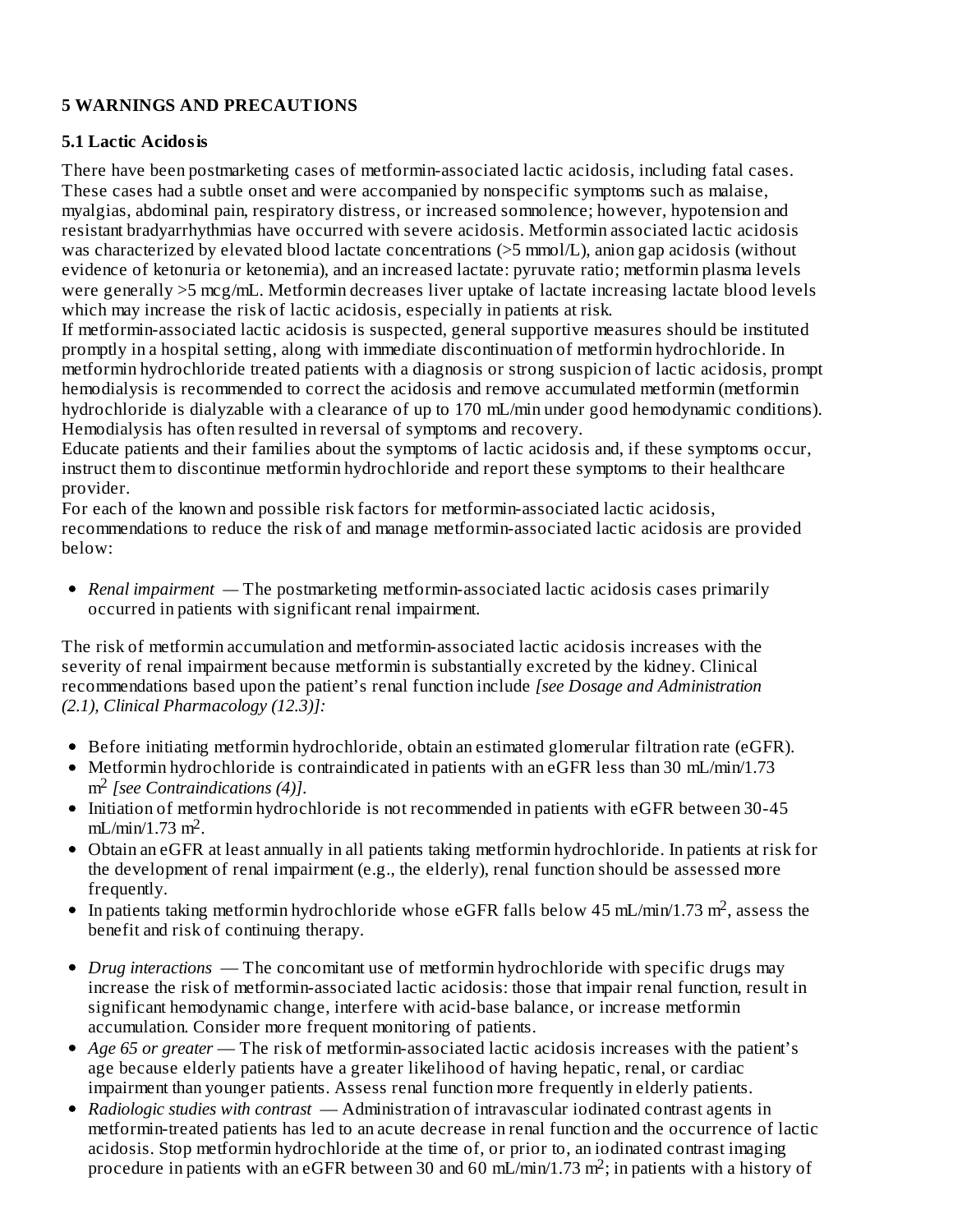hepatic impairment, alcoholism or heart failure; or in patients who will be administered intra-arterial iodinated contrast. Re-evaluate eGFR 48 hours after the imaging procedure, and restart metformin hydrochloride if renal function is stable.

- *Surgery and other procedures* Withholding of food and fluids during surgical or other procedures may increase the risk for volume depletion, hypotension, and renal impairment. Metformin hydrochloride should be temporarily discontinued while patients have restricted food and fluid intake.
- *Hypoxic states* Several of the postmarketing cases of metformin-associated lactic acidosis occurred in the setting of acute congestive heart failure (particularly when accompanied by hypoperfusion and hypoxemia). Cardiovascular collapse (shock), acute myocardial infarction, sepsis, and other conditions associated with hypoxemia have been associated with lactic acidosis and may cause prerenal azotemia. When such an event occurs, discontinue metformin hydrochloride.
- *Excessive alcohol intake* Alcohol potentiates the effect of metformin on lactate metabolism. Patients should be warned against excessive alcohol intake while receiving metformin hydrochloride.
- *Hepatic impairment —* Patients with hepatic impairment have developed cases of metforminassociated lactic acidosis. This may be due to impaired lactate clearance resulting in higher lactate blood levels. Therefore, avoid use of metformin hydrochloride in patients with clinical or laboratory evidence of hepatic disease.

# **5.2 Vitamin B12 Deficiency**

In metformin hydrochloride clinical trials of 29-week duration, a decrease to subnormal levels of previously normal serum vitamin  $\rm B_{12}$  levels was observed in approximately 7% of patients. Such decrease, possibly due to interference with  $\rm B_{12}$  absorption from the  $\rm B_{12}$ -intrinsic factor complex, may be associated with anemia but appears to be rapidly reversible with discontinuation of metformin hydrochloride or vitamin $\rm B_{12}$  supplementation. Certain individuals (those with inadequate vitamin  $\rm B_{12}$  or calcium intake or absorption) appear to be predisposed to developing subnormal vitamin  $B_{12}$  levels. Measure hematologic parameters on an annual basis and vitamin  $B_{12}$  at 2 to 3 year intervals in patients on metformin hydrochloride and manage any abnormalities *[see Adverse Reactions (6.1)]*.

# **5.3 Hypoglycemia with Concomitant Us e with Insulin and Insulin Secretagogues**

Insulin and insulin secretagogues (e.g., sulfonylurea) are known to cause hypoglycemia. Metformin hydrochloride may increase the risk of hypoglycemia when combined with insulin and/or an insulin secretagogue. Therefore, a lower dose of insulin or insulin secretagogue may be required to minimize the risk of hypoglycemia when used in combination with metformin hydrochloride *[see Drug Interactions (7)]*.

## **5.4 Macrovas cular Outcomes**

There have been no clinical studies establishing conclusive evidence of macrovascular risk reduction with metformin hydrochloride.

# **6 ADVERSE REACTIONS**

The following adverse reactions are also discussed elsewhere in the labeling:

- Lactic Acidosis *[see Boxed Warning and Warnings and Precautions (5.1)]*
- Vitamin B12 Deficiency *[see Warnings and Precautions (5.2)]*
- Hypoglycemia *[see Warnings and Precautions (5.3)]*

# **6.1 Clinical Studies Experience**

Because clinical trials are conducted under widely varying conditions, adverse reaction rates observed in the clinical trials of a drug cannot be directly compared to rates in the clinical trials of another drug and may not reflect the rates observed in practice.

## Metformin Hydrochloride Tablets

In a U.S. clinical trial of metformin hydrochloride in patients with type 2 diabetes mellitus, a total of 141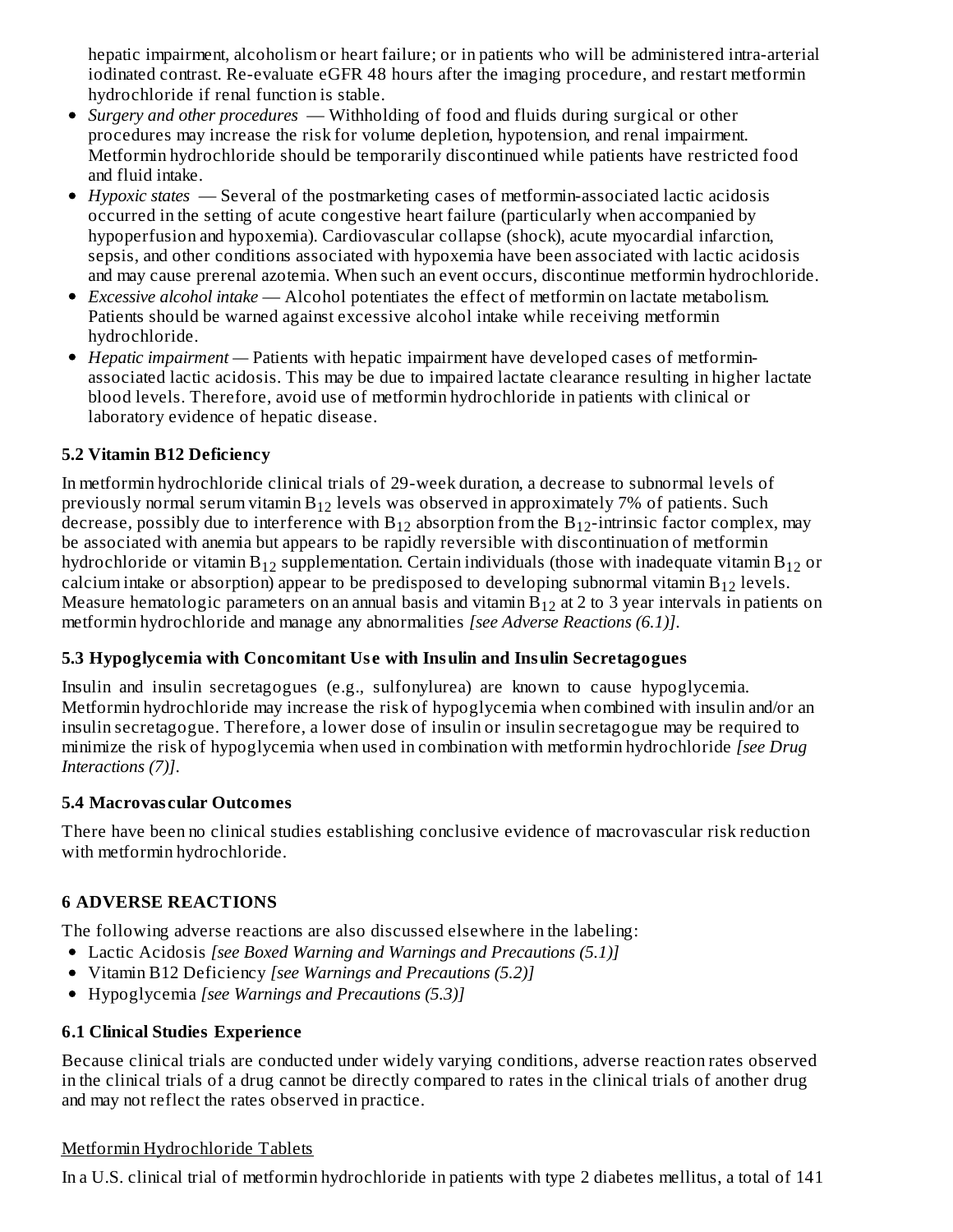patients received metformin hydrochloride up to 2550 mg per day. Adverse reactions reported in greater than 5% of metformin hydrochloride treated patients and that were more common than in placebo-treated patients, are listed in Table 1.

|                      | Metformin Hydrochloride<br>$(n=141)$ | <b>Placebo</b><br>$(n=145)$ |
|----------------------|--------------------------------------|-----------------------------|
| Diarrhea             | 53%                                  | 12%                         |
| Nausea/Vomiting      | 26%                                  | 8%                          |
| Flatulence           | 12%                                  | 6%                          |
| Asthenia             | 9%                                   | 6%                          |
| Indigestion          | 7%                                   | 4%                          |
| Abdominal Discomfort | 6%                                   | 5%                          |
| Headache             | 6%                                   | 5%                          |

## **Table 1: Advers e Reactions from a Clinical Trial of Metformin Hydrochloride Occurring >5% and More Common than Placebo in Patients with Type 2 Diabetes Mellitus**

Diarrhea led to discontinuation of metformin hydrochloride in 6% of patients. Additionally, the following adverse reactions were reported in ≥1% to ≤5% of metformin hydrochloride treated patients and were more commonly reported with metformin hydrochloride than placebo: abnormal stools, hypoglycemia, myalgia, lightheaded, dyspnea, nail disorder, rash, sweating increased, taste disorder, chest discomfort, chills, flu syndrome, flushing, palpitation.

In metformin hydrochloride clinical trials of 29-week duration, a decrease to subnormal levels of previously normal serum vitamin  $B_{12}$  levels was observed in approximately 7% of patients.

## *Pediatric Patients*

In clinical trials with metformin hydrochloride in pediatric patients with type 2 diabetes mellitus, the profile of adverse reactions was similar to that observed in adults

# **6.2 Postmarketing Experience**

The following adverse reactions have been identified during post approval use of metformin. Because these reactions are reported voluntarily from a population of uncertain size, it is not always possible to reliably estimate their frequency or establish a causal relationship to drug exposure.

Cholestatic, hepatocellular, and mixed hepatocellular liver injury have been reported with postmarketing use of metformin.

# **7 DRUG INTERACTIONS**

Table 3 presents clinically significant drug interactions with metformin hydrochloride.

## **Table 3: Clinically Significant Drug Interactions with Metformin Hydrochloride**

| <b>Carbonic Anhydrase Inhibitors</b> |                                                                                                 |  |  |  |  |  |
|--------------------------------------|-------------------------------------------------------------------------------------------------|--|--|--|--|--|
| Clinical                             | Carbonic anhydrase inhibitors frequently cause a decrease in serum bicarbonate and induce       |  |  |  |  |  |
| Impact:                              | non-anion gap, hyperchloremic metabolic acidosis. Concomitant use of these drugs with           |  |  |  |  |  |
|                                      | metformin hydrochloride may increase the risk for lactic acidosis.                              |  |  |  |  |  |
|                                      | Intervention: Consider more frequent monitoring of these patients.                              |  |  |  |  |  |
|                                      | Examples: Topiramate, zonisamide, acetazolamide or dichlorphenamide.                            |  |  |  |  |  |
|                                      | <b>Drugs that Reduce Metformin Hydrochloride Clearance</b>                                      |  |  |  |  |  |
| <b>Clinical</b>                      | Concomitant use of drugs that interfere with common renal tubular transport systems             |  |  |  |  |  |
| Impact:                              | involved in the renal elimination of metformin (e.g., organic cationic transporter-2 [OCT2] $/$ |  |  |  |  |  |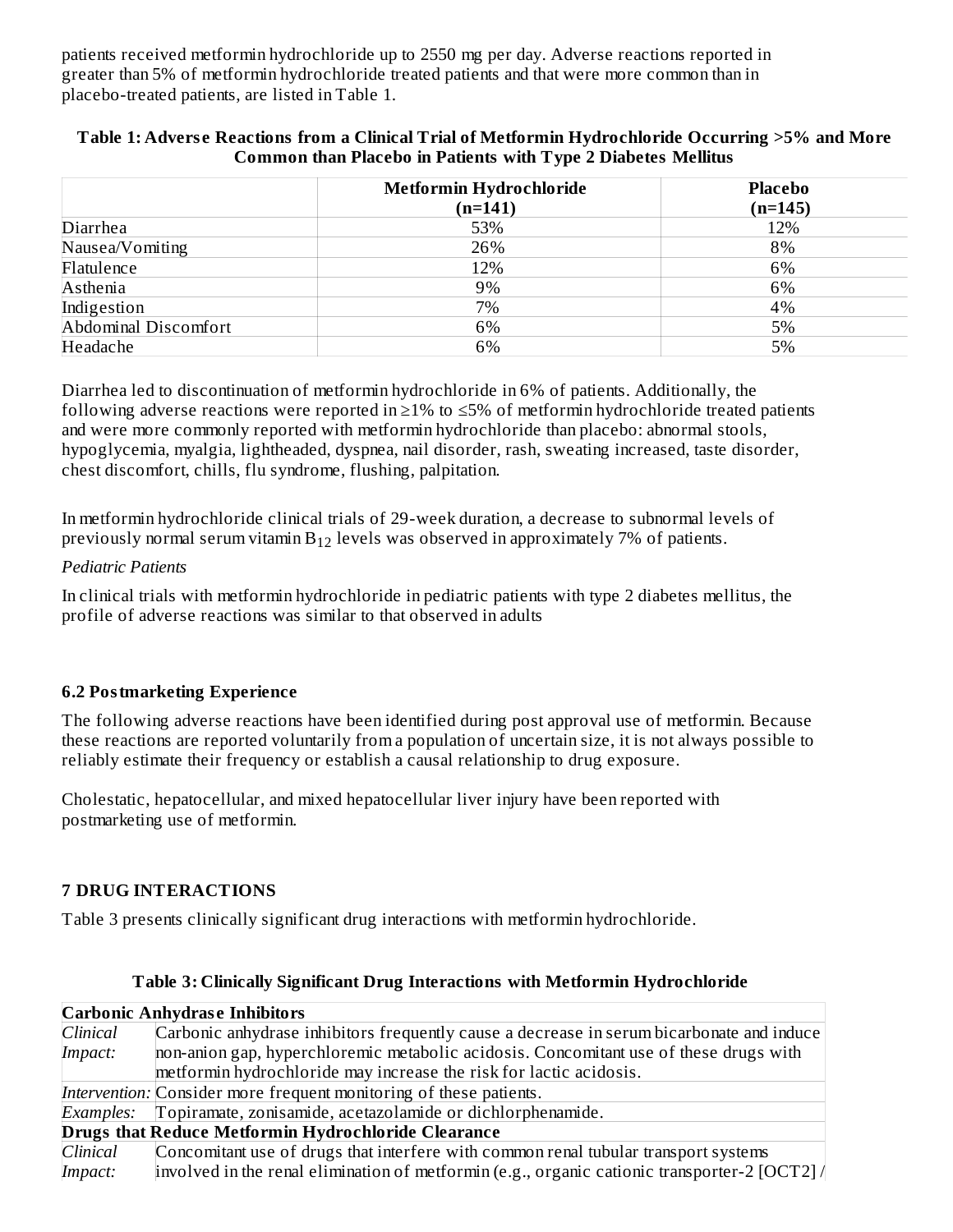|                | multidrug and toxin extrusion [MATE] inhibitors) could increase systemic exposure to                   |
|----------------|--------------------------------------------------------------------------------------------------------|
|                | metformin and may increase the risk for lactic acidosis <i>[see Clinical Pharmacology (12.3)]</i> .    |
|                | Intervention: Consider the benefits and risks of concomitant use with metformin hydrochloride.         |
| Examples:      | Ranolazine, vandetanib, dolutegravir, and cimetidine.                                                  |
| <b>Alcohol</b> |                                                                                                        |
| Clinical       | Alcohol is known to potentiate the effect of metformin on lactate metabolism.                          |
| Impact:        |                                                                                                        |
|                | Intervention: Warn patients against excessive alcohol intake while receiving metformin hydrochloride.  |
|                | Insulin Secretagogues or Insulin                                                                       |
| Clinical       | Co-administration of metformin hydrochloride with an insulin secretagogue (e.g.,                       |
| Impact:        | sulfonylurea) or insulin may increase the risk of hypoglycemia.                                        |
|                | Intervention: Patients receiving an insulin secretagogue or insulin may require lower doses of the     |
|                | insulin secretagogue or insulin.                                                                       |
|                | <b>Drugs Affecting Glycemic Control</b>                                                                |
| Clinical       | Certain drugs tend to produce hyperglycemia and may lead to loss of glycemic control.                  |
| Impact:        |                                                                                                        |
|                | Intervention: When such drugs are administered to a patient receiving metformin hydrochloride, observe |
|                | the patient closely for loss of blood glucose control. When such drugs are withdrawn                   |
|                | from a patient receiving metformin hydrochloride, observe the patient closely for                      |
|                | hypoglycemia.                                                                                          |
| Examples:      |                                                                                                        |
|                | oral contraceptives, phenytoin, nicotinic acid, sympathomimetics, calcium channel                      |
|                | blockers, and isoniazid.                                                                               |

# **8 USE IN SPECIFIC POPULATIONS**

## **8.1 Pregnancy**

## Risk Summary

Limited data with metformin hydrochloride in pregnant women are not sufficient to determine a drugassociated risk for major birth defects or miscarriage. Published studies with metformin use during pregnancy have not reported a clear association with metformin and major birth defect or miscarriage risk *[see Data]*. There are risks to the mother and fetus associated with poorly controlled diabetes mellitus in pregnancy *[see Clinical Considerations].*

No adverse developmental effects were observed when metformin was administered to pregnant Sprague Dawley rats and rabbits during the period of organogenesis at doses up to 2- and 5 times, respectively, a 2550 mg clinical dose, based on body surface area *[see Data].*

The estimated background risk of major birth defects is 6–10% in women with pre-gestational diabetes mellitus with an HbA1C >7 and has been reported to be as high as 20–25% in women with a HbA1C >10. The estimated background risk of miscarriage for the indicated population is unknown. In the U.S. general population, the estimated background risk of major birth defects and miscarriage in clinically recognized pregnancies is 2–4% and 15–20%, respectively.

## Clinical Considerations

## *Disease-associated maternal and/or embryo/fetal risk*

Poorly-controlled diabetes mellitus in pregnancy increases the maternal risk for diabetic ketoacidosis, pre-eclampsia, spontaneous abortions, preterm delivery, stillbirth and delivery complications. Poorly controlled diabetes mellitus increases the fetal risk for major birth defects, stillbirth, and macrosomia related morbidity.

## Data

#### *Human Data*

Published data from post-marketing studies have not reported a clear association with metformin and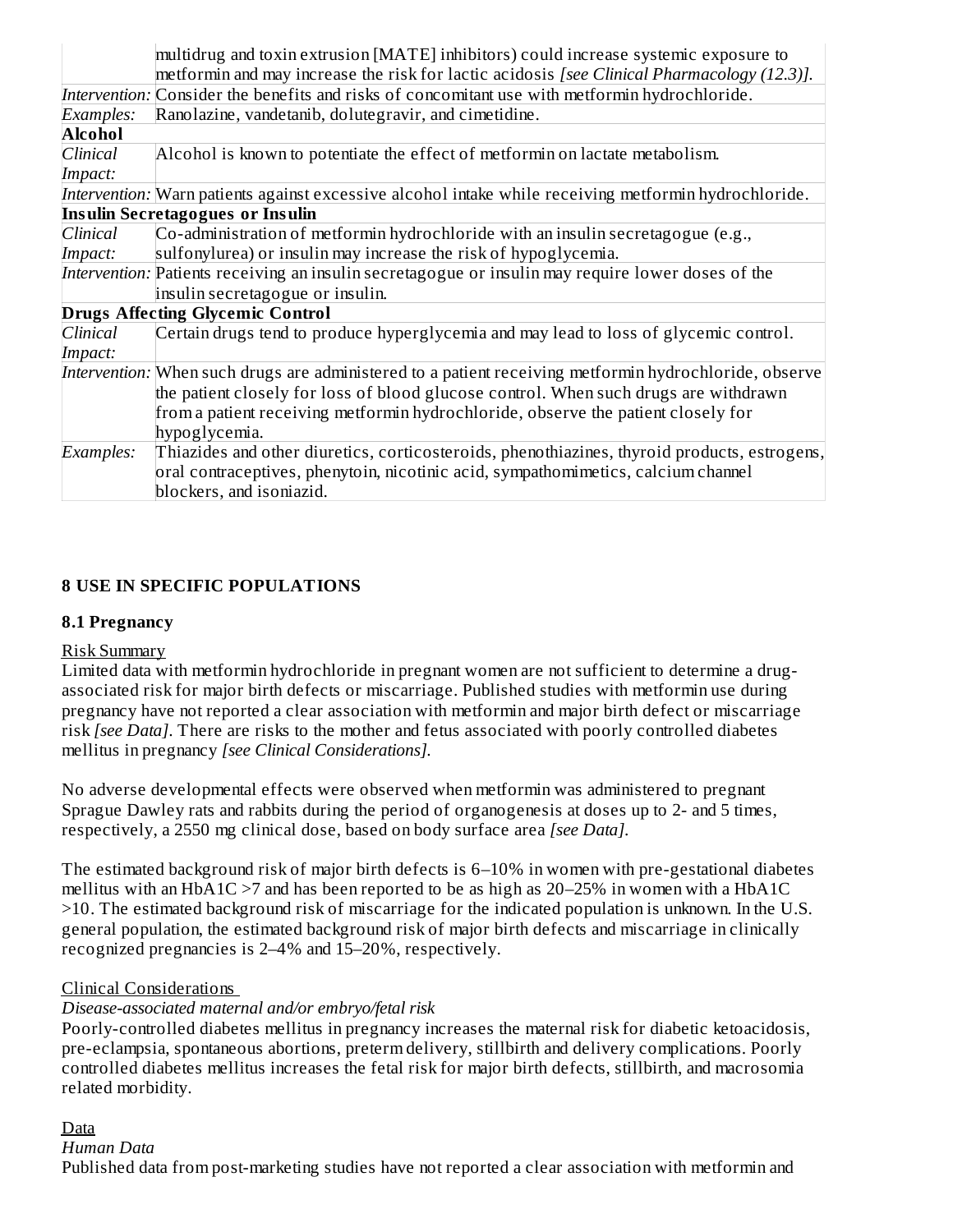major birth defects, miscarriage, or adverse maternal or fetal outcomes when metformin was used during pregnancy. However, these studies cannot definitely establish the absence of any metforminassociated risk because of methodological limitations, including small sample size and inconsistent comparator groups.

## *Animal Data*

Metformin hydrochloride did not adversely affect development outcomes when administered to pregnant rats and rabbits at doses up to 600 mg/kg/day. This represents an exposure of about 2 and 5 times a 2550 mg clinical dose based on body surface area comparisons for rats and rabbits, respectively. Determination of fetal concentrations demonstrated a partial placental barrier to metformin.

## **8.2 Lactation**

## Risk Summary

Limited published studies report that metformin is present in human milk *[see Data]*. However, there is insufficient information to determine the effects of metformin on the breastfed infant and no available information on the effects of metformin on milk production. Therefore, the developmental and health benefits of breastfeeding should be considered along with the mother's clinical need for metformin hydrochloride and any potential adverse effects on the breastfed child from metformin hydrochloride or from the underlying maternal condition.

## Data

Published clinical lactation studies report that metformin is present in human milk which resulted in infant doses approximately 0.11% to 1% of the maternal weight-adjusted dosage and a milk/plasma ratio ranging between 0.13 and 1. However, the studies were not designed to definitely establish the risk of use of metformin during lactation because of small sample size and limited adverse event data collected in infants.

## **8.3 Females and Males of Reproductive Potential**

Discuss the potential for unintended pregnancy with premenopausal women as therapy with metformin hydrochloride may result in ovulation in some anovulatory women.

# **8.4 Pediatric Us e**

## Metformin hydrochloride tablets

The safety and effectiveness of metformin hydrochloride for the treatment of type 2 diabetes mellitus have been established in pediatric patients 10 to 16 years old. Safety and effectiveness of metformin hydrochloride have not been established in pediatric patients less than 10 years old.

Use of metformin hydrochloride in pediatric patients 10 to 16 years old for the treatment of type 2 diabetes mellitus is supported by evidence from adequate and well-controlled studies of metformin hydrochloride in adults with additional data from a controlled clinical study in pediatric patients 10 to 16 years old with type 2 diabetes mellitus, which demonstrated a similar response in glycemic control to that seen in adults *[see Clinical Studies (14.1)]*. In this study, adverse reactions were similar to those described in adults. A maximum daily dose of 2000 mg of metformin hydrochloride is recommended. *[See Dosage and Administration (2.2).]*

## **8.5 Geriatric Us e**

Controlled clinical studies of metformin hydrochloride did not include sufficient numbers of elderly patients to determine whether they respond differently from younger patients. In general, dose selection for an elderly patient should be cautious, usually starting at the low end of the dosing range, reflecting the greater frequency of decreased hepatic, renal, or cardiac function, and of concomitant disease or other drug therapy and the higher risk of lactic acidosis. Assess renal function more frequently in elderly patients *[see Warnings and Precautions (5.1)].*

## **8.6 Renal Impairment**

Metformin is substantially excreted by the kidney, and the risk of metformin accumulation and lactic acidosis increases with the degree of renal impairment. Metformin hydrochloride is contraindicated in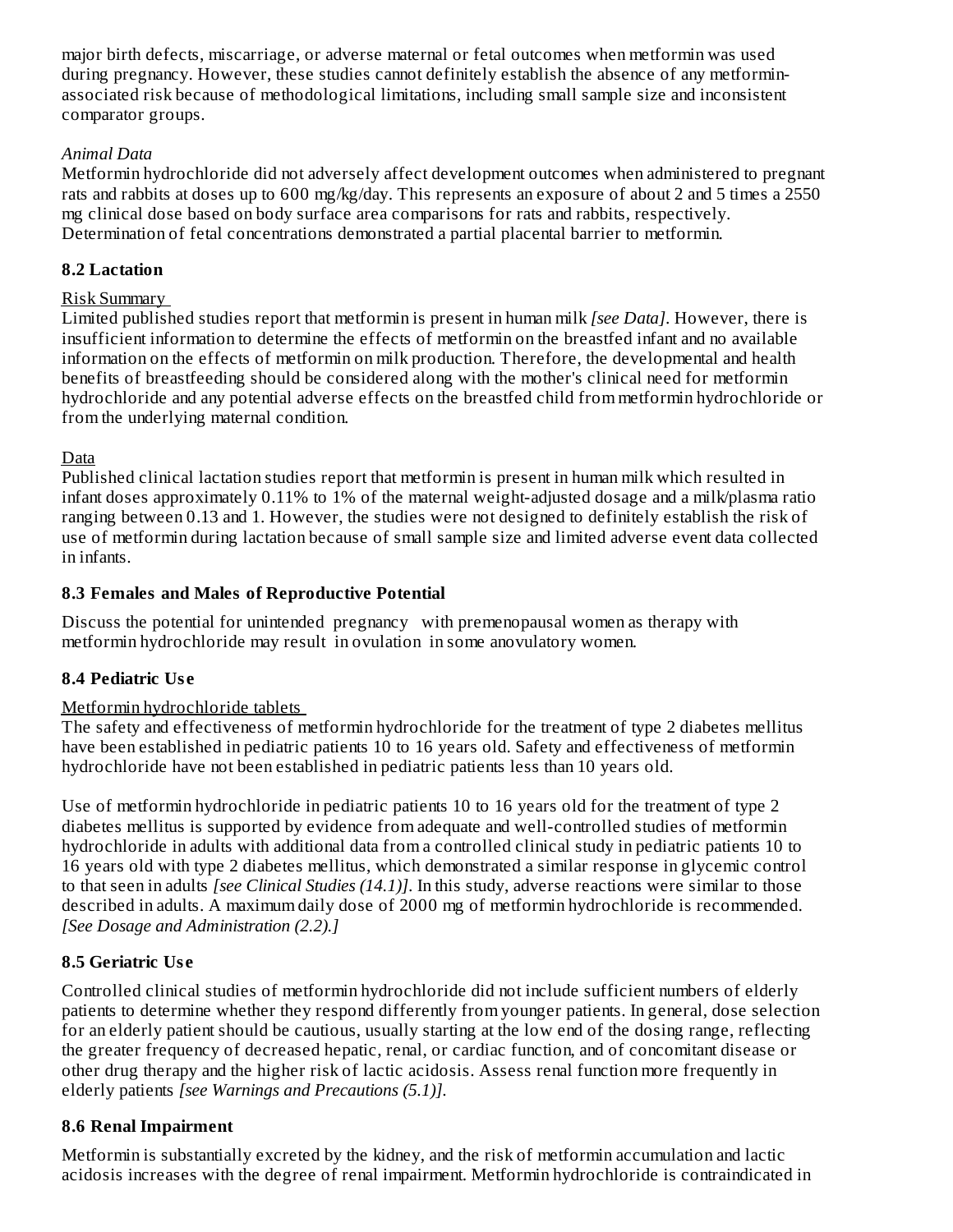severe renal impairment, patients with an estimated glomerular filtration rate (eGFR) below 30 mL/min/1.73 m *[see Dosage and Administration (2.3),Contraindications (4), Warnings and Precautions* 2 *(5.1), and Clinical Pharmacology (12.3)].*

## **8.7 Hepatic Impairment**

Use of metformin in patients with hepatic impairment has been associated with some cases of lactic acidosis. Metformin hydrochloride is not recommended in patients with hepatic impairment. *[see Warnings and Precautions (5.1)].*

## **10 OVERDOSAGE**

Overdose of metformin hydrochloride has occurred, including ingestion of amounts greater than 50 grams. Hypoglycemia was reported in approximately 10% of cases, but no causal association with metformin has been established. Lactic acidosis has been reported in approximately 32% of metformin overdose cases *[see Warnings and Precautions (5.1)].* Metformin is dialyzable with a clearance of up to 170 mL/min under good hemodynamic conditions. Therefore, hemodialysis may be useful for removal of accumulated drug from patients in whom metformin overdosage is suspected.

## **11 DESCRIPTION**

Metformin hydrochloride tablets, USP contain the antihyperglycemic agent metformin, which is a biguanide, in the form of monohydrochloride. The chemical name of metformin hydrochloride is *N,N*dimethylimidodicarbonimidic diamide hydrochloride. The structural formula is as shown below:



Metformin hydrochloride is a white to off-white crystalline compound with a molecular formula of  $C_4H_{11}N_5$  • HCl and a molecular weight of 165.63. It is freely soluble in water and is practically insoluble in acetone, ether, and chloroform. The pKa of metformin is 12.4. The pH of a 1% aqueous solution of metformin hydrochloride is 6.68.

Metformin hydrochloride tablets, USP contain 500 mg, 850 mg, or 1000 mg of metformin hydrochloride. Each tablet contains the inactive ingredients Sodium Starch Glycolate, Povidone, Corn Starch, Colloidal Silicon Dioxide and Magnesium Stearate. In addition, the coating for the 500 mg, 850 mg and 1000 mg tablets contains Opadry White which contains: Hypromellose, Talc, Polyethylene glycol and Titanium dioxide.

# **12 CLINICAL PHARMACOLOGY**

## **12.1 Mechanism of Action**

Metformin is an antihyperglycemic agent which improves glucose tolerance in patients with type 2 diabetes mellitus, lowering both basal and postprandial plasma glucose. Metformin decreases hepatic glucose production, decreases intestinal absorption of glucose, and improves insulin sensitivity by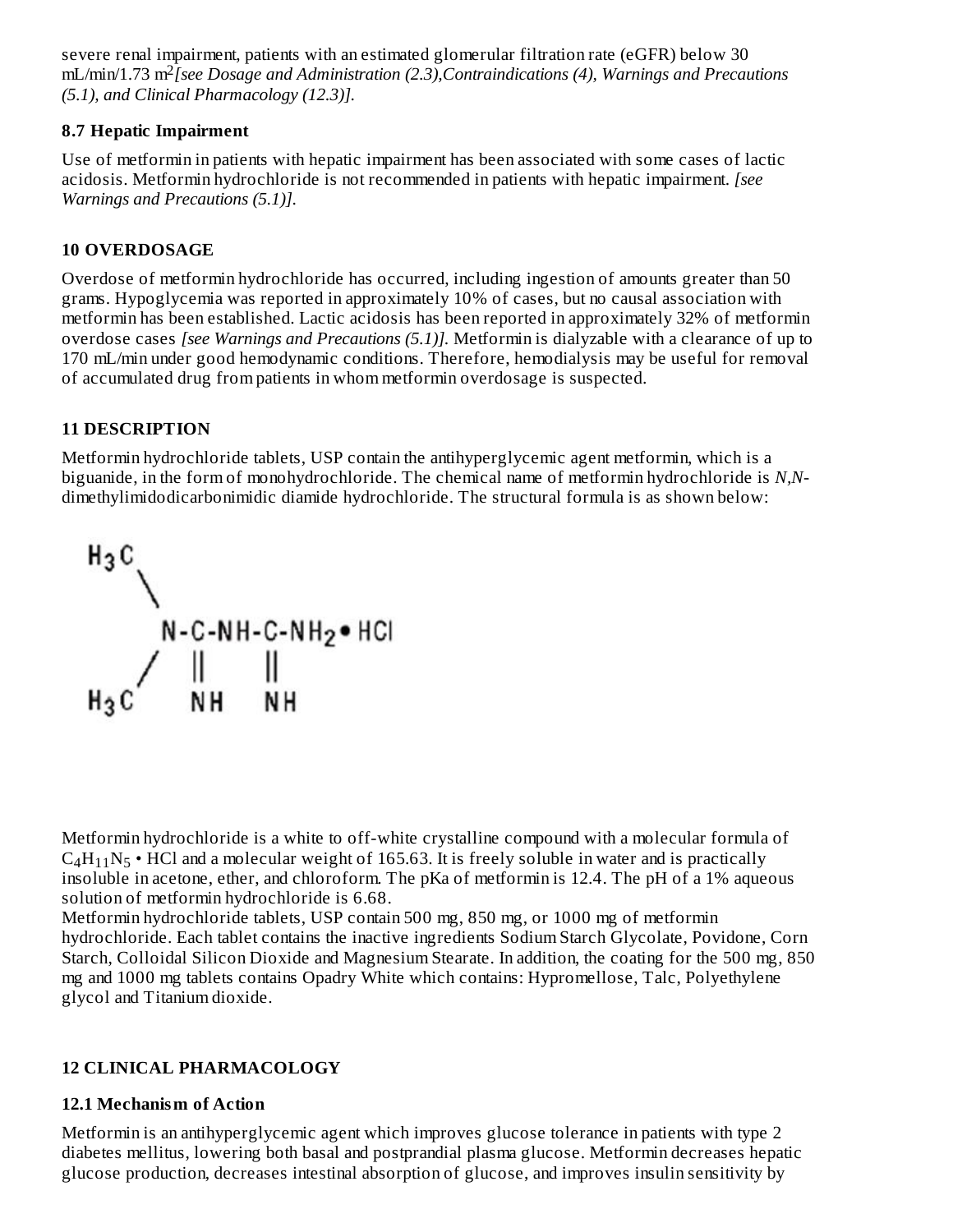increasing peripheral glucose uptake and utilization. With metformin therapy, insulin secretion remains unchanged while fasting insulin levels and day-long plasma insulin response may decrease.

# **12.3 Pharmacokinetics**

## *Absorption*

The absolute bioavailability of a metformin hydrochloride 500 mg tablet given under fasting conditions is approximately 50% to 60%. Studies using single oral doses of metformin hydrochloride 500 to 1500 mg and 850 to 2550 mg, indicate that there is a lack of dose proportionality with increasing doses, which is due to decreased absorption rather than an alteration in elimination. At usual clinical doses and dosing schedules of metformin hydrochloride, steady state plasma concentrations of metformin are reached within 24 to 48 hours and are generally  $\leq 1 \mu$ g/mL.

Following a single oral dose of metformin hydrochloride extended-release tablets, Cmax is achieved with a median value of 7 hours and a range of 4 to 8 hours. Peak plasma levels are approximately 20% lower compared to the same dose of metformin hydrochloride tablets, however, the extent of absorption (as measured by AUC) is comparable to metformin hydrochloride tablets.

At steady state, the  $\rm AUC$  and  $\rm C_{max}$  are less than dose proportional for metformin hydrochloride extended-release tablets within the range of 500 to 2000 mg administered once daily. Peak plasma levels are approximately 0.6, 1.1, 1.4 and 1.8 mcg/mL for 500, 1000, 1500, and 2000 mg once-daily doses, respectively. The extent of metformin absorption (as measured by AUC) from metformin hydrochloride extended-release tablets at a 2000 mg once-daily dose is similar to the same total daily dose administered as metformin hydrochloride tablets 1000 mg twice daily. After repeated administration of metformin hydrochloride extended-release tablets, metformin did not accumulate in plasma.

*Effect of food:* Food decreases the extent of absorption and slightly delays the absorption of metformin, as shown by approximately a 40% lower mean peak plasma concentration (Cmax), a 25% lower area under the plasma concentration versus time curve (AUC), and a 35-minute prolongation of time to peak plasma concentration (T $_{\rm max}$ ) following administration of a single 850 mg tablet of metformin hydrochloride with food, compared to the same tablet strength administered fasting. Although the extent of metformin absorption (as measured by AUC) from the metformin hydrochloride extended-release tablet increased by approximately 50% when given with food, there was no effect of food on Cmax and  $\rm T_{max}$  of metformin. Both high and low fat meals had the same effect on the pharmacokinetics of metformin hydrochloride extended-release tablets. Distribution

The apparent volume of distribution (V/F) of metformin following single oral doses of metformin hydrochloride 850 mg averaged 654  $\pm$  358 L. Metformin is negligibly bound to plasma proteins. Metformin partitions into erythrocytes, most likely as a function of time.

## *Metabolism*

Intravenous single-dose studies in normal subjects demonstrate that metformin is excreted unchanged in the urine and does not undergo hepatic metabolism (no metabolites have been identified in humans) nor biliary excretion.

## *Elimination*

Renal clearance (see Table 4) is approximately 3.5 times greater than creatinine clearance, which indicates that tubular secretion is the major route of metformin elimination. Following oral administration, approximately 90% of the absorbed drug is eliminated via the renal route within the first 24 hours, with a plasma elimination half-life of approximately 6.2 hours. In blood, the elimination halflife is approximately 17.6 hours, suggesting that the erythrocyte mass may be a compartment of distribution.

## **Specific Populations**

# *Renal Impairment*

In patients with decreased renal function the plasma and blood half-life of metformin is prolonged and the renal clearance is decreased (see Table 3) *[See Dosage and Administration (2.3), Contraindications (4), Warnings and Precautions (5.1) and Use in Specific Populations (8.6)].*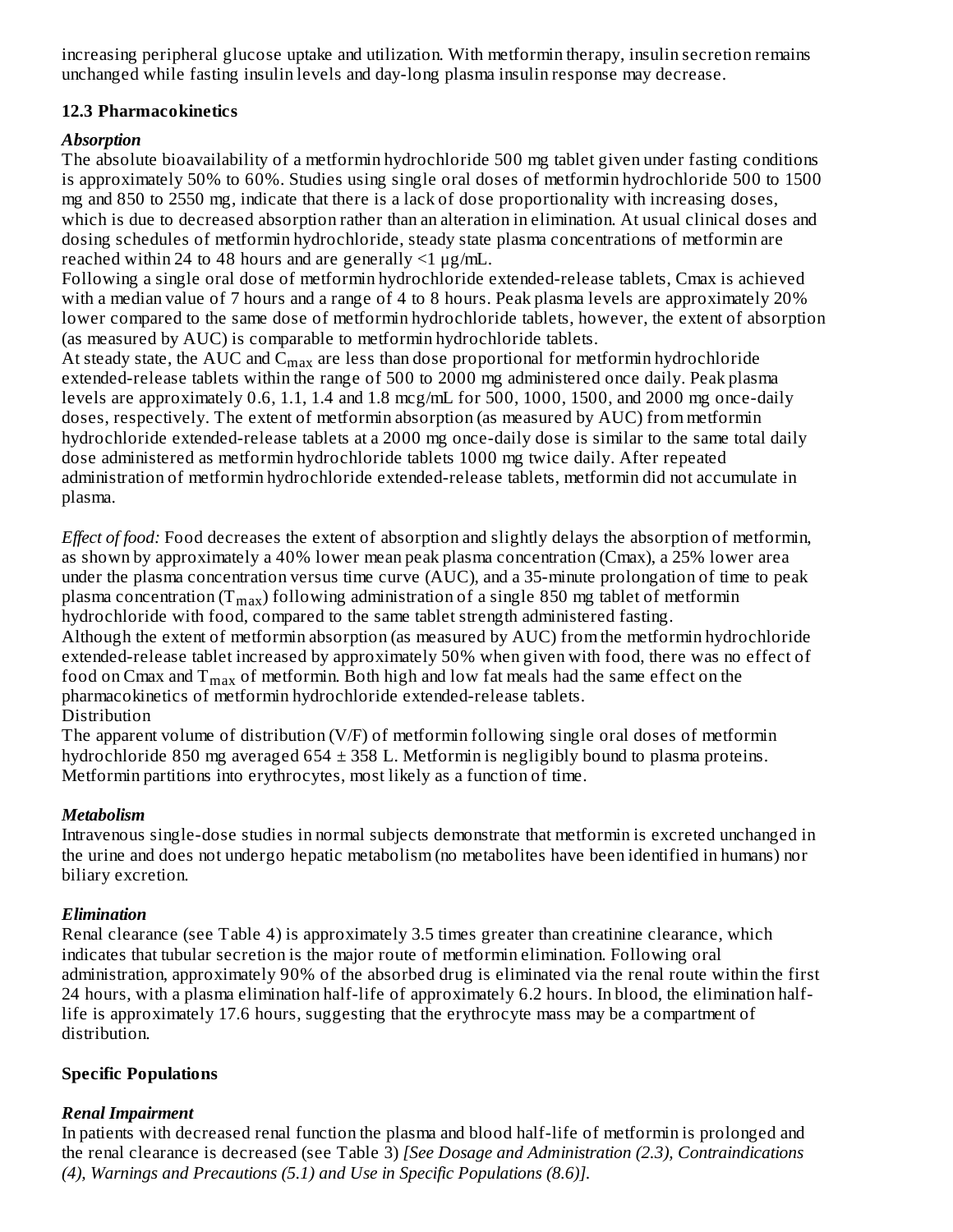## **Hepatic Impairment**

No pharmacokinetic studies of metformin have been conducted in patients with hepatic impairment *[See Warnings and Precautions (5.1) and Use in Specific Populations (8.7)].*

## *Geriatrics*

Limited data from controlled pharmacokinetic studies of metformin hydrochloride in healthy elderly subjects suggest that total plasma clearance of metformin is decreased, the half-life is prolonged, and Cmax is increased, compared to healthy young subjects. It appears that the change in metformin pharmacokinetics with aging is primarily accounted for by a change in renal function (see Table 4). *[See Warnings and Precautions (5.1) and Use in Specific Populations (8.5)]*.

## **Table 4: Select Mean (±S.D.) Metformin Pharmacokinetic Parameters Following Single or Multiple Oral Dos es of Metformin Hydrochloride**

| Subject Groups: Metformin Hydrochloride dose <sup>a</sup> | $C_{\text{max}}^{\text{b}}$ | $T_{max}$ <sup>c</sup>                                | <b>Renal Clearance</b> |
|-----------------------------------------------------------|-----------------------------|-------------------------------------------------------|------------------------|
| (number of subjects)                                      | (mcg/mL)                    | (hrs)                                                 | (mL/min)               |
| <b>Healthy, nondiabetic adults:</b>                       |                             |                                                       |                        |
| 500 mg single dose $(24)$                                 | $1.03 \ (\pm 0.33)$         | $2.75 (\pm 0.81)$                                     | 600 $(\pm 132)$        |
| 850 mg single dose $(74)^d$                               |                             | 1.60 $(\pm 0.38)$ 2.64 $(\pm 0.82)$ 552 $(\pm 139)$   |                        |
| 850 mg three times daily for 19 doses <sup>e</sup> (9)    |                             | $2.01 (\pm 0.42)   1.79 (\pm 0.94)$                   | 642 $(\pm 173)$        |
| <b>Adults with type 2 diabetes mellitus:</b>              |                             |                                                       |                        |
| 850 mg single dose (23)                                   | 1.48 $(\pm 0.5)$            | $3.32 (\pm 1.08)$                                     | 491 $(\pm 138)$        |
| 850 mg three times daily for 19 doses <sup>e</sup> (9)    |                             | $1.90 \pm 0.62$ 2.01 (±1.22)                          | 550 $(\pm 160)$        |
| Elderly <sup>f</sup> , healthy nondiabetic adults:        |                             |                                                       |                        |
| 850 mg single dose (12)                                   |                             | 2.45 ( $\pm$ 0.70) 2.71 ( $\pm$ 1.05) 412 ( $\pm$ 98) |                        |
| <b>Renal-impaired adults:</b>                             |                             |                                                       |                        |
| 850 mg single dose                                        |                             |                                                       |                        |
| <b>Mild</b> ( $CL_{cr}$ <sup>g</sup> 61-90 mL/min) (5)    |                             | 1.86 (±0.52) 3.20 (±0.45) 384 (±122)                  |                        |
| <b>Moderate</b> ( $CL_{cr}$ 31-60 mL/min) (4)             |                             | 4.12 (±1.83) 3.75 (±0.50) 108 (±57)                   |                        |
| Severe $CL_{cr}$ 10-30 mL/min) (6)                        |                             | 3.93 ( $\pm$ 0.92) 4.01 ( $\pm$ 1.10) 130 ( $\pm$ 90) |                        |

<sup>a</sup> All doses given fasting except the first 18 doses of the multiple dose studies

<sup>b</sup> Peak plasma concentration

<sup>c</sup> Time to peak plasma concentration

<sup>d</sup> Combined results (average means) of five studies: mean age 32 years (range 23-59 years)

e Kinetic study done following dose 19, given fasting

 $^{\rm f}$  Elderly subjects, mean age 71 years (range 65-81 years)

 ${}^{\text{g}}\text{CL}_{\text{cr}}$  = creatinine clearance normalized to body surface area of 1.73 m<sup>2</sup>

## *Pediatrics*

After administration of a single oral metformin hydrochloride 500 mg tablet with food, geometric mean metformin C $_{\rm max}$  and AUC differed less than 5% between pediatric type 2 diabetic patients (12-16 years of age) and gender- and weight-matched healthy adults (20-45 years of age), all with normal renal function.

## *Gender*

Metformin pharmacokinetic parameters did not differ significantly between normal subjects and patients with type 2 diabetes mellitus when analyzed according to gender (males=19, females=16).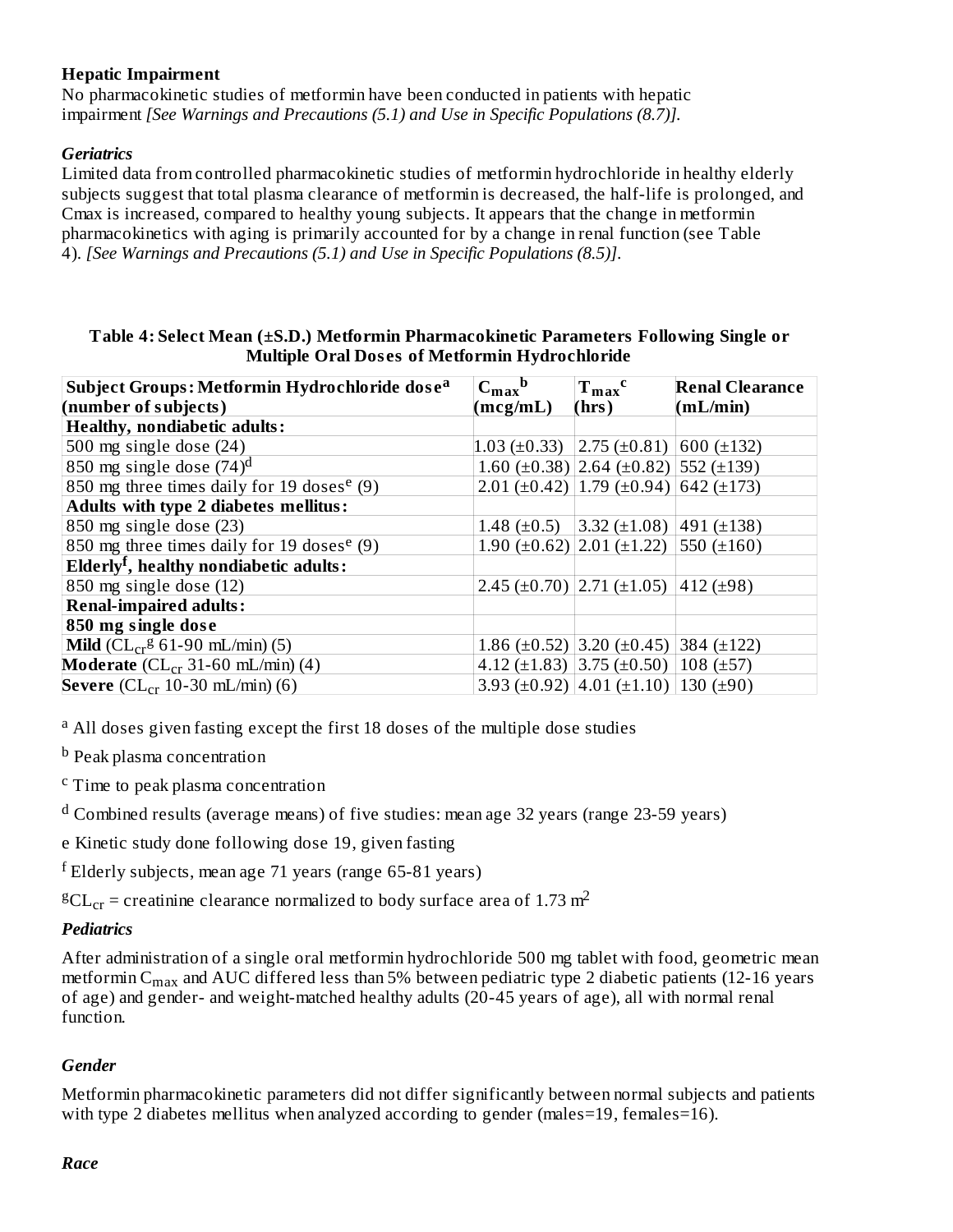No studies of metformin pharmacokinetic parameters according to race have been performed.

## **Drug Interactions**

#### **In Vivo** *Assessment of Drug Interactions*

|                                                                                                     | Dose of             | Dose of             | Geometric Mean Ratio (ratio       |            |                     |
|-----------------------------------------------------------------------------------------------------|---------------------|---------------------|-----------------------------------|------------|---------------------|
| Coadministered Drug                                                                                 | Coadministered      | Metformin*          | with/without coadministered drug) |            |                     |
|                                                                                                     |                     |                     | No Effect = $1.00$                |            |                     |
|                                                                                                     | Drug $*$            |                     |                                   | AUC +      | $C$ max             |
| No dosing adjustments required for the following:                                                   |                     |                     |                                   |            |                     |
| Glyburide                                                                                           | 5 <sub>mg</sub>     | 850 mg              | metformin                         | $0.91 \pm$ | $0.93 \pm$          |
| Furosemide                                                                                          | $40 \text{ mg}$     | 850 mg              | metformin                         | 1.09‡      | $1.22 \;{\ddagger}$ |
| Nifedipine                                                                                          | $10 \text{ mg}$     | 850 mg              | metformin                         | 1.16       | 1.21                |
| Propranolol                                                                                         | $40 \text{ mg}$     | 850 mg              | metformin                         | 0.90       | 0.94                |
| Ibuprofen                                                                                           | $400$ mg            | 850 mg              | metformin                         | $1.05 \pm$ | $1.07 \pm$          |
| Cationic drugs eliminated by renal tubular secretion may reduce metformin elimination [see Warnings |                     |                     |                                   |            |                     |
| and Precautions (5.1) and Drug Interactions (7).                                                    |                     |                     |                                   |            |                     |
| Cimetidine                                                                                          | $400$ mg            | 850 mg              | metformin                         | 1.40       | 1.61                |
| Carbonic anhydrase inhibitors may cause metabolic acidosis [see Warnings and Precautions (5.1) and  |                     |                     |                                   |            |                     |
| Drug Interactions (7).]                                                                             |                     |                     |                                   |            |                     |
| Topiramate                                                                                          | $100 \text{ mg }$ § | $500 \text{ mg }$ § | metformin                         | $1.25\$    | 1.17                |

#### **Table 5: Effect of Coadministered Drug on Plasma Metformin Systemic Exposure**

\* All metformin and coadministered drugs were given as single doses

 $\dagger$  AUC = AUC(INF)

‡ Ratio of arithmetic means

§ At steady state with topiramate 100 mg every 12 hours and metformin 500 mg every 12 hours;  $AUC = AUC 0-12h$ 

#### **Table 6: Effect of Metformin on Coadministered Drug Systemic Exposure**

| Coadministered | Dose of                                           | Dose of<br>Metformin* | Geometric Mean Ratio (ratio with/without<br>metformin) No Effect = $1.00$ |                     |            |  |  |  |
|----------------|---------------------------------------------------|-----------------------|---------------------------------------------------------------------------|---------------------|------------|--|--|--|
| Drug           | Coadministered Drug*                              |                       |                                                                           | $AUC +$             | $C$ max    |  |  |  |
|                | No dosing adjustments required for the following: |                       |                                                                           |                     |            |  |  |  |
| Glyburide      | $5 \text{ mg}$                                    | $850 \text{ mg}$      | glyburide                                                                 | $0.78 \pm$          | $0.63 \pm$ |  |  |  |
| Furosemide     | $40 \text{ mg}$                                   | 850 mg                | furosemide                                                                | $0.87 \;{\ddagger}$ | $0.69 \pm$ |  |  |  |
| Nifedipine     | $10 \text{ mg}$                                   | 850 mg                | nifedipine                                                                | $1.10\;$ §          | 1.08       |  |  |  |
| Propranolol    | $40 \text{ mg}$                                   | 850 mg                | propranolol                                                               | $1.01\$             | 1.02       |  |  |  |
| Ibuprofen      | $400$ mg                                          | 850 mg                | ibuprofen                                                                 | $0.97$ ¶            | $1.01$ ¶   |  |  |  |
| Cimetidine     | $400$ mg                                          | 850 mg                | cimetidine                                                                | $0.95\$             | 1.01       |  |  |  |

\* All metformin and coadministered drugs were given as single doses

- † AUC = AUC(INF) unless otherwise noted
- ‡ Ratio of arithmetic means, p-value of difference <0.05
- § AUC(0-24 hr) reported
- ¶ Ratio of arithmetic means

# **13 NONCLINICAL TOXICOLOGY**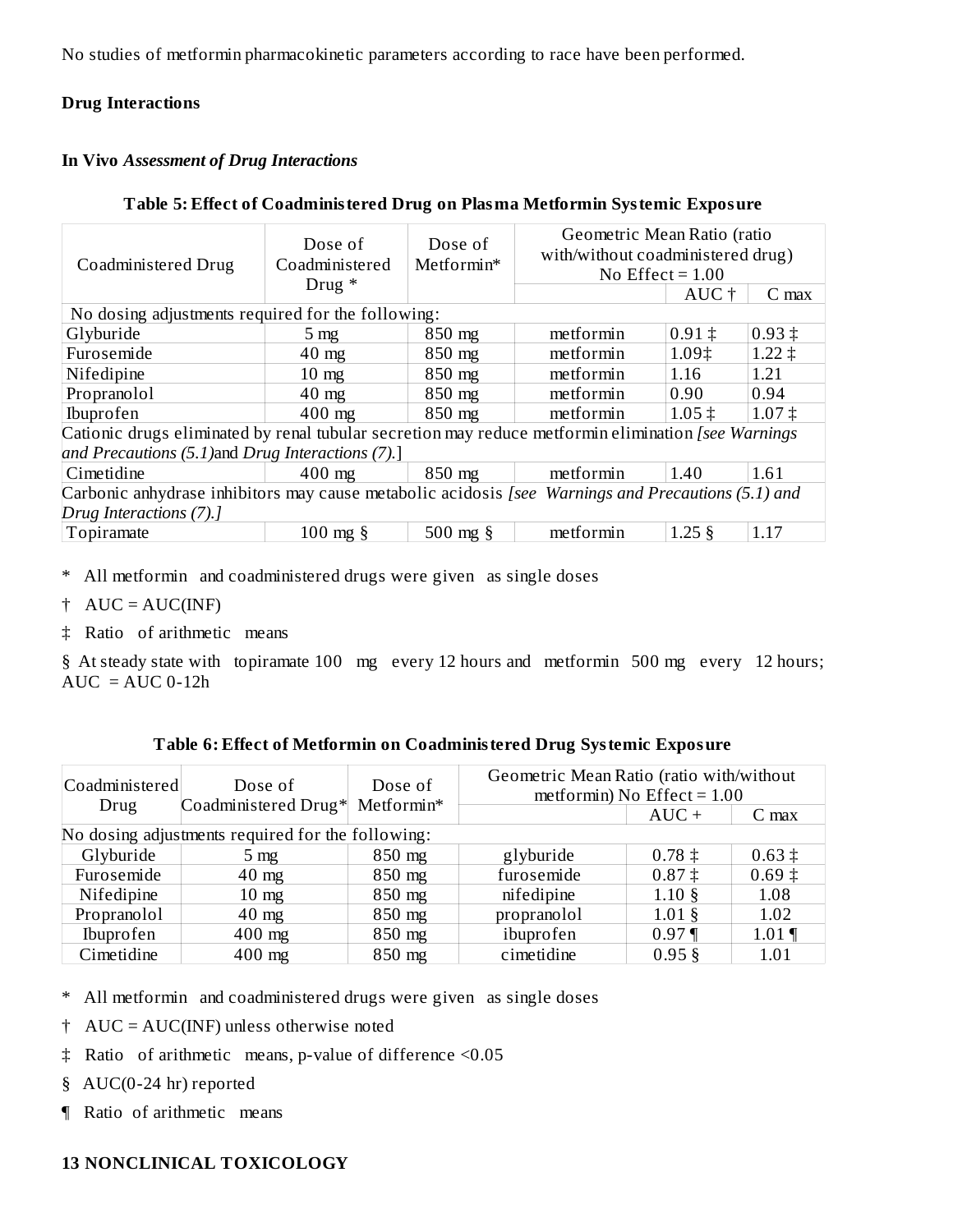# **13.1 Carcinogenesis & Mutagenesis & Impairment Of Fertility**

Long-term carcinogenicity studies have been performed in rats (dosing duration of 104 weeks) and mice (dosing duration of 91 weeks) at doses up to and including 900 mg/kg/day and 1500 mg/kg/day, respectively. These doses are both approximately 3 times the maximum recommended human daily dose of 2550 mg based on body surface area comparisons. No evidence of carcinogenicity with metformin was found in either male or female mice. Similarly, there was no tumorigenic potential observed with metformin in male rats. There was, however, an increased incidence of benign stromal uterine polyps in female rats treated with 900 mg/kg/day.

There was no evidence of a mutagenic potential of metformin in the following *in vitro* tests: Ames test (*S. typhimurium*), gene mutation test (mouse lymphoma cells), or chromosomal aberrations test (human lymphocytes). Results in the in vivo mouse micronucleus test were also negative.

Fertility of male or female rats was unaffected by metformin when administered at doses as high as 600 mg/kg/day, which is approximately 2 times the maximum recommended human daily dose of 2550 mg based on body surface area comparisons.

# **14 CLINICAL STUDIES**

## **14.1 Metformin Hydrochloride Tablets**

## Adult Clinical Studies

A double-blind, placebo-controlled, multicenter US clinical trial involving obese patients with type 2 diabetes mellitus whose hyperglycemia was not adequately controlled with dietary management alone (baseline fasting plasma glucose [FPG] of approximately 240 mg/dL) was conducted. Patients were treated with metformin hydrochloride (up to 2550 mg/day) or placebo for 29 weeks. The results are presented in Table 7.

|                                  | Metformin Hydrochloride   Placebo (n=145)   p-Value<br>$(n=141)$ |       |        |
|----------------------------------|------------------------------------------------------------------|-------|--------|
| $FPG$ (mg/dL)                    |                                                                  |       |        |
| <b>Baseline</b>                  | 241.5                                                            | 237.7 | $NS^*$ |
| Change at FINAL VISIT            | $-53.0$                                                          | 6.3   | 0.001  |
| Hemoglobin $\mathbf{A1}_{c}$ (%) |                                                                  |       |        |
| <b>Baseline</b>                  | 8.4                                                              | 8.2   | $NS^*$ |
| Change at FINAL VISIT            | $-1.4$                                                           | 0.4   | 0.001  |

#### **Table 7: Mean Change in Fasting Plasma Glucos e and HbA1c at Week 29 Comparing Metformin Hydrochloride vs Placebo in Patients with Type 2 Diabetes Mellitus**

## \* Not statistically significant

Mean baseline body weight was 201 lbs and 206 lbs in the metformin hydrochloride and placebo arms, respectively. Mean change in body weight from baseline to week 29 was -1.4 lbs and -2.4 lbs in the metformin hydrochloride and placebo arms, respectively.A 29-week, double-blind, placebo-controlled study of metformin hydrochloride and glyburide, alone and in combination, was conducted in obese patients with type 2 diabetes mellitus who had failed to achieve adequate glycemic control while on maximum doses of glyburide (baseline FPG of approximately 250 mg/dL). Patients randomized to the combination arm started therapy with metformin hydrochloride 500 mg and glyburide 20 mg. At the end of each week of the first 4 weeks of the trial, these patients had their dosages of metformin hydrochloride increased by 500 mg if they had failed to reach target fasting plasma glucose. After week 4, such dosage adjustments were made monthly, although no patient was allowed to exceed metformin hydrochloride 2500 mg. Patients in the metformin hydrochloride only arm (metformin plus placebo) discontinued glyburide and followed the same titration schedule. Patients in the glyburide arm continued the same dose of glyburide. At the end of the trial, approximately 70% of the patients in the combination group were taking metformin hydrochloride 2000 mg/glyburide 20 mg or metformin hydrochloride 2500 mg/glyburide 20 mg. The results are displayed in Table 8.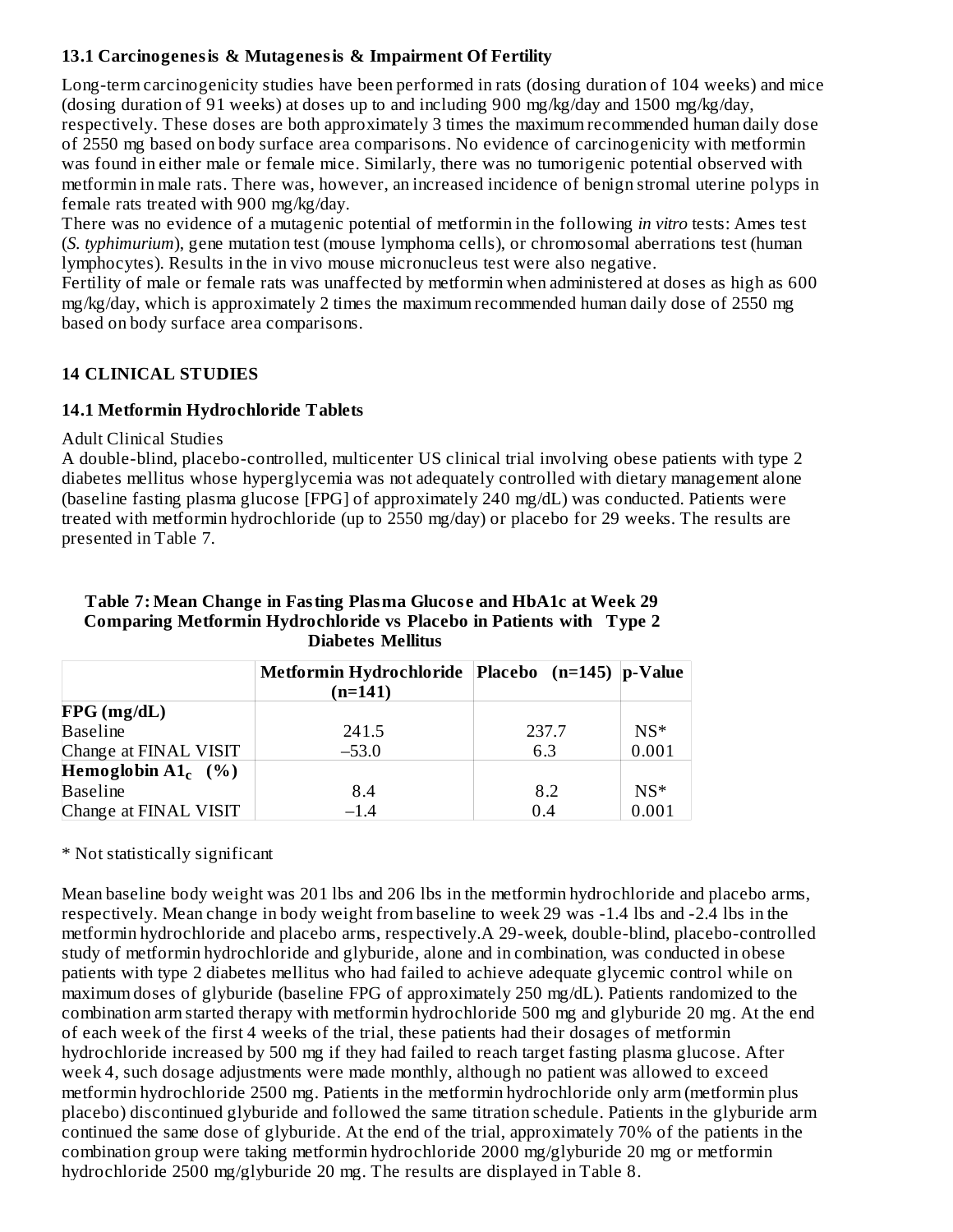**Table 8: Mean Change in Fasting Plasma Glucos e and HbA1c at Week 29 Comparing Metformin Hydrochloride /Glyburide (Comb) vs Glyburide (Glyb) vs Metformin Hydrochloride (MET): in Patients with Type 2 Diabetes Mellitus with Inadequate Glycemic Control on Glyburide**

|                         | Comb   | Glyb  | <b>MET</b>                     |        | p-Values      |               |
|-------------------------|--------|-------|--------------------------------|--------|---------------|---------------|
|                         |        |       | (n=213) (n=209 (n=210) Glyb vs |        | <b>MET</b> vs | <b>MET</b> vs |
|                         |        |       |                                | Comb   | Comb          | Glvb          |
| <b>Fasting Plasma</b>   |        |       |                                |        |               |               |
| Glucose (mg/dL)         |        |       |                                |        |               |               |
| <b>Baseline</b>         | 250.5  | 247.5 | 253.9                          | $NS^*$ | $NS^*$        | $NS^*$        |
| Change at FINAL         | -63.5  | 13.7  | -0.9                           | 0.001  | 0.001         | 0.025         |
| <b>VISIT</b>            |        |       |                                |        |               |               |
| Hemoglobin $\rm Al_{c}$ |        |       |                                |        |               |               |
| (%)                     | 8.8    | 8.5   | 8.9                            | $NS^*$ | $NS^*$        | 0.007         |
| <b>Baseline</b>         | $-1.7$ | 0.2   | $-0.4$                         | 0.001  | 0.001         | 0.001         |
| Change at FINAL         |        |       |                                |        |               |               |
| <b>VISIT</b>            |        |       |                                |        |               |               |

\*Not statistically significant

Mean baseline body weight was 202 lbs, 203 lbs, and 204 lbs in the metformin hydrochloride /glyburide, glyburide, and metformin hydrochloride arms, respectively. Mean change in body weight from baseline to week 29 was 0.9 lbs, -0.7 lbs, and -8.4 lbs in the metformin hydrochloride /glyburide, glyburide, and metformin hydrochloride arms, respectively.

#### Pediatric Clinical Studies

A double-blind, placebo-controlled study in pediatric patients aged 10 to 16 years with type 2 diabetes mellitus (mean FPG 182.2 mg/dL), treatment with metformin hydrochloride (up to 2000 mg/day) for up to 16 weeks (mean duration of treatment 11 weeks) was conducted. The results are displayed in Table 9.

| Table 9: Mean Change in Fasting Plasma Glucose at Week 16 Comparing    |  |
|------------------------------------------------------------------------|--|
| Metformin Hydrochloride vs Placebo in Pediatric Patients a with Type 2 |  |
| <b>Diabetes Mellitus</b>                                               |  |

|                       | Metformin<br>Hydrochloride | Placebo  | p-Value |
|-----------------------|----------------------------|----------|---------|
| $FPG$ (mg/dL)         | $(n=37)$                   | $(n=36)$ |         |
| <b>Baseline</b>       | 162.4                      | 192.3    |         |
| Change at FINAL VISIT | 42.9                       | 21.4     | <0.001  |

<sup>a</sup>Pediatric patients mean age 13.8 years (range 10-16 years)

Mean baseline body weight was 205 lbs and 189 lbs in the metformin hydrochloride and placebo arms, respectively. Mean change in body weight from baseline to week 16 was -3.3 lbs and -2.0 lbs in the metformin hydrochloride and placebo arms, respectively.

## **16 HOW SUPPLIED/STORAGE AND HANDLING**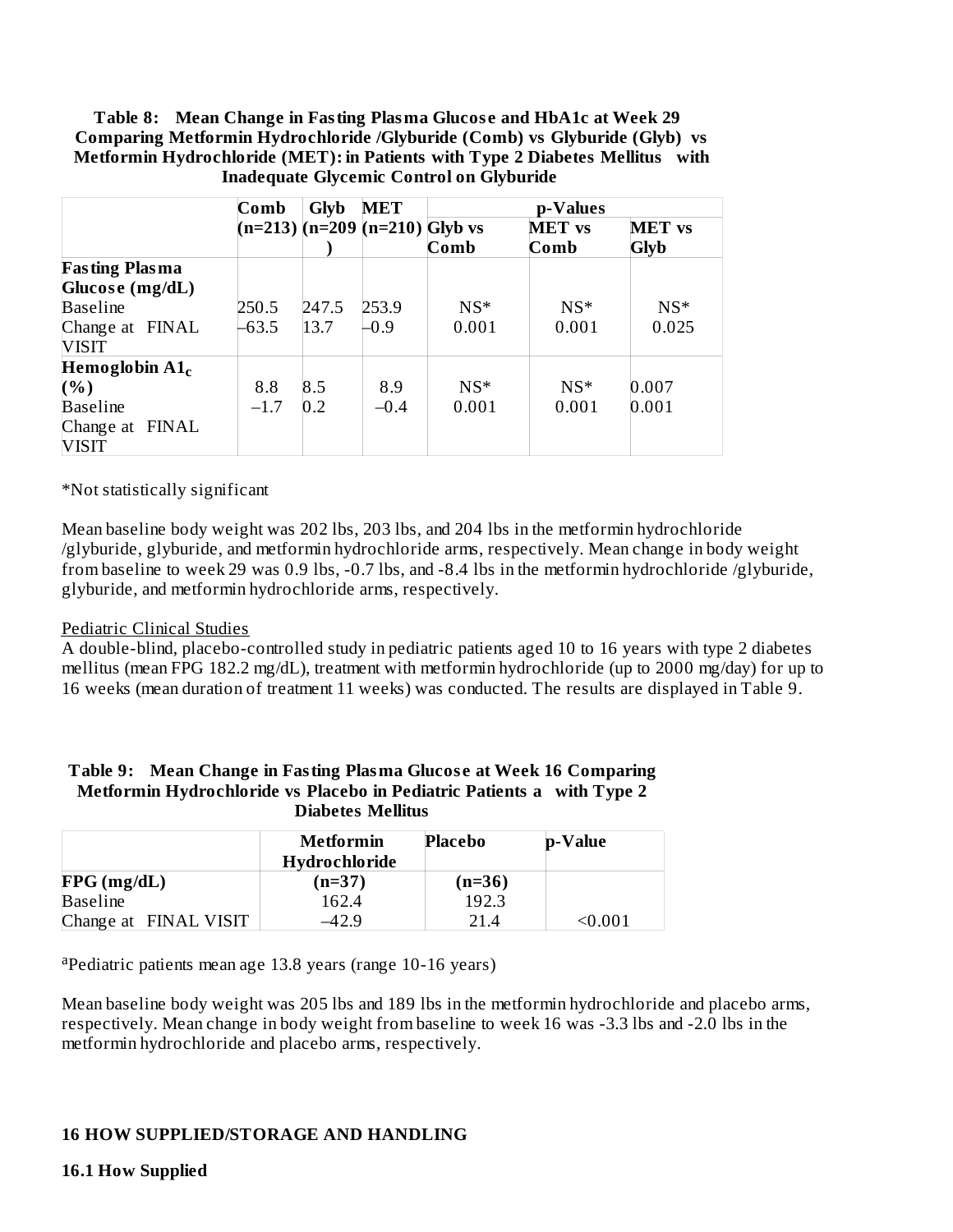## **Table 13: Metformin Hydrochloride Tablets Available Strengths, Units, and Appearance**

|      | Metformin Hydrochloride Tablets |                                   |                                   |                                                                  |  |  |  |
|------|---------------------------------|-----------------------------------|-----------------------------------|------------------------------------------------------------------|--|--|--|
| 500  | mg                              |                                   | Bottles of 100   NDC 24724-014-01 | White to off white, round shaped, biconvex,                      |  |  |  |
|      |                                 | Bottles of 500   NDC 24724-014-50 |                                   | film coated tablets debossed with 'I45' on one                   |  |  |  |
|      |                                 |                                   |                                   | side and plain on the other side                                 |  |  |  |
| 850  | mg                              | Bottles of 100                    | NDC 24724-015-01                  | White to off white, capsule shaped, biconvex,                    |  |  |  |
|      |                                 |                                   | Bottles of 500   NDC 24724-015-50 | film coated tablets debossed with 'I46' on one                   |  |  |  |
|      |                                 |                                   |                                   | side and plain on other side.                                    |  |  |  |
|      |                                 | Bottles of 100                    |                                   | NDC 24724-016-01 white to off white, oval shaped, biconvex, film |  |  |  |
| 1000 |                                 | $mg$ Bottles of 500               |                                   | coated tablets debossedwith 'I' and '47'                         |  |  |  |
|      |                                 |                                   | NDC 24724-016-50                  | separated by a breakline on one side and the                     |  |  |  |
|      |                                 |                                   |                                   | breakline on the other side                                      |  |  |  |

## **16.2 Storage**

Store at 20°–25°C (68°–77°F); excursions permitted to 15°–30°C (59°–86°F). [See USP Controlled Room Temperature.]

Dispense in light-resistant containers.

# **17 PATIENT COUNSELING INFORMATION**

Advise the patient to read the FDA-approved patient labeling (Patient Information).

#### *Lactic Acidosis:*

Explain the risks of lactic acidosis, its symptoms, and conditions that predispose to its development. Advise patients to discontinue metformin hydrochloride tablets immediately and to promptly notify their healthcare provider if unexplained hyperventilation, myalgias, malaise, unusual somnolence or other nonspecific symptoms occur. Counsel patients against excessive alcohol intake and inform patients about importance of regular testing of renal function while receiving metformin hydrochloride tablets. Instruct patients to inform their doctor that they are taking metformin hydrochloride tablets prior to any surgical or radiological procedure, as temporary discontinuation may be required *[see Warnings and Precautions (5.1)]*.

## *Hypoglycemia*

Inform patients that hypoglycemia may occur when metformin hydrochloride tablets is coadministered with oral sulfonylureas and insulin. Explain to patients receiving concomitant therapy the risks of hypoglycemia, its symptoms and treatment, and conditions that predispose to its development *[see Warnings and Precautions (5.3)]*.

## *Vitamin B12 Deficiency:*

Inform patients about importance of regular hematological parameters while receiving metformin hydrochloride tablets *[see Warnings and Precautions (5.2)]*.

#### *Females of Reproductive Age:*

Inform females that treatment with metformin hydrochloride tablets may result in ovulation in some premenopausal anovulatory women which may lead to unintended pregnancy *[see Use in Specific Populations (8.3)] .*

## **Manufactured by:**

USV Private Limited H-13, 16, 16A, 17, 18, 19, 20, 21 & E22, OIDC, Mahatma Gandhi Udyog Nagar, Dabhel, Daman 396210. India.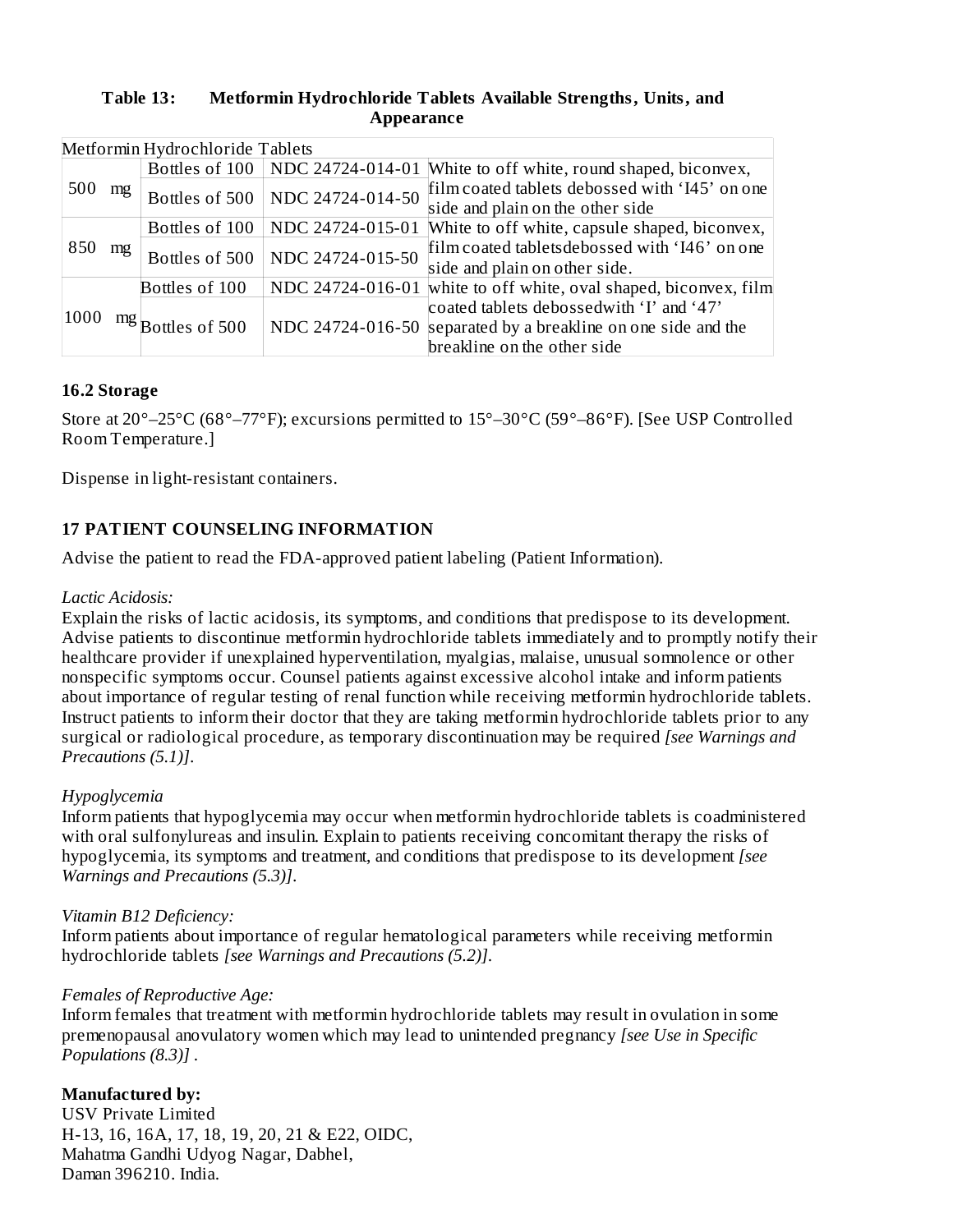#### **Manufactured for:** INDICUS PHARMA LLC. 12308, Richmond Run Drive, Raleigh, NC 27614

Rev. 06/2020

# **PATIENT INFORMATION**

## **Metformin hydrochloride (met for' min hye"droe klor' ide) Tablets, USP**

Read the Patient Information that comes with metformin hydrochloride tablets before you start taking it and each time you get a refill. There may be new information. This leaflet does not take the place of talking with your healthcare provider about your medical condition or treatment.

#### **What is the most important information I should know about metformin hydrochloride tablets?**

#### **Serious side effects can happen in people taking metformin hydrochloride tablets, including:**

**Lactic Acidosis.** Metformin hydrochloride, the medicine in metformin hydrochloride tablets, can cause a rare, but serious, side effect called lactic acidosis (a build-up of lactic acid in the blood) that can cause death. Lactic acidosis is a medical emergency and must be treated in a hospital.

#### **Stop taking metformin hydrochloride tablets and call your healthcare provider right away if you get any of the following symptoms of lactic acidosis:**

- feel very weak and tired
- have unusual (not normal) muscle pain
- have trouble breathing
- have unusual sleepiness or sleep longer than usual
- have unexplained stomach or intestinal problems with nausea and vomiting, or diarrhea
- feel cold, especially in your arms and legs
- feel dizzy or lightheaded
- have a slow or irregular heartbeat

## **You have a higher chance of getting lactic acidosis if you:**

- have kidney problems. People whose kidneys are not working properly should not take metformin hydrochloride tablets.
- have liver problems.
- have congestive heart failure that requires treatment with medicines.
- drink a lot of alcohol (very often or short-term "binge" drinking).
- get dehydrated (lose a large amount of body fluids). This can happen if you are sick with a fever, vomiting, or diarrhea. Dehydration can also happen when you sweat a lot with activity or exercise and do not drink enough fluids.
- have certain x-ray tests with injectable dyes or contrast agents.
- have surgery.
- have a heart attack, severe infection, or stroke.
- are 80 years of age or older and have not had your kidney function tested.

## **What are metformin hydrochloride tablets?**

- Metformin hydrochloride tablets are prescription medicines that contain metformin hydrochloride. Metformin hydrochloride tablets are used with diet and exercise to help control high blood sugar (hyperglycemia) in adults with type 2 diabetes.
- Metformin hydrochloride tablets are not for people with type 1 diabetes.
- Metformin hydrochloride tablets are not for people with diabetic ketoacidosis (increased ketones in your blood or urine).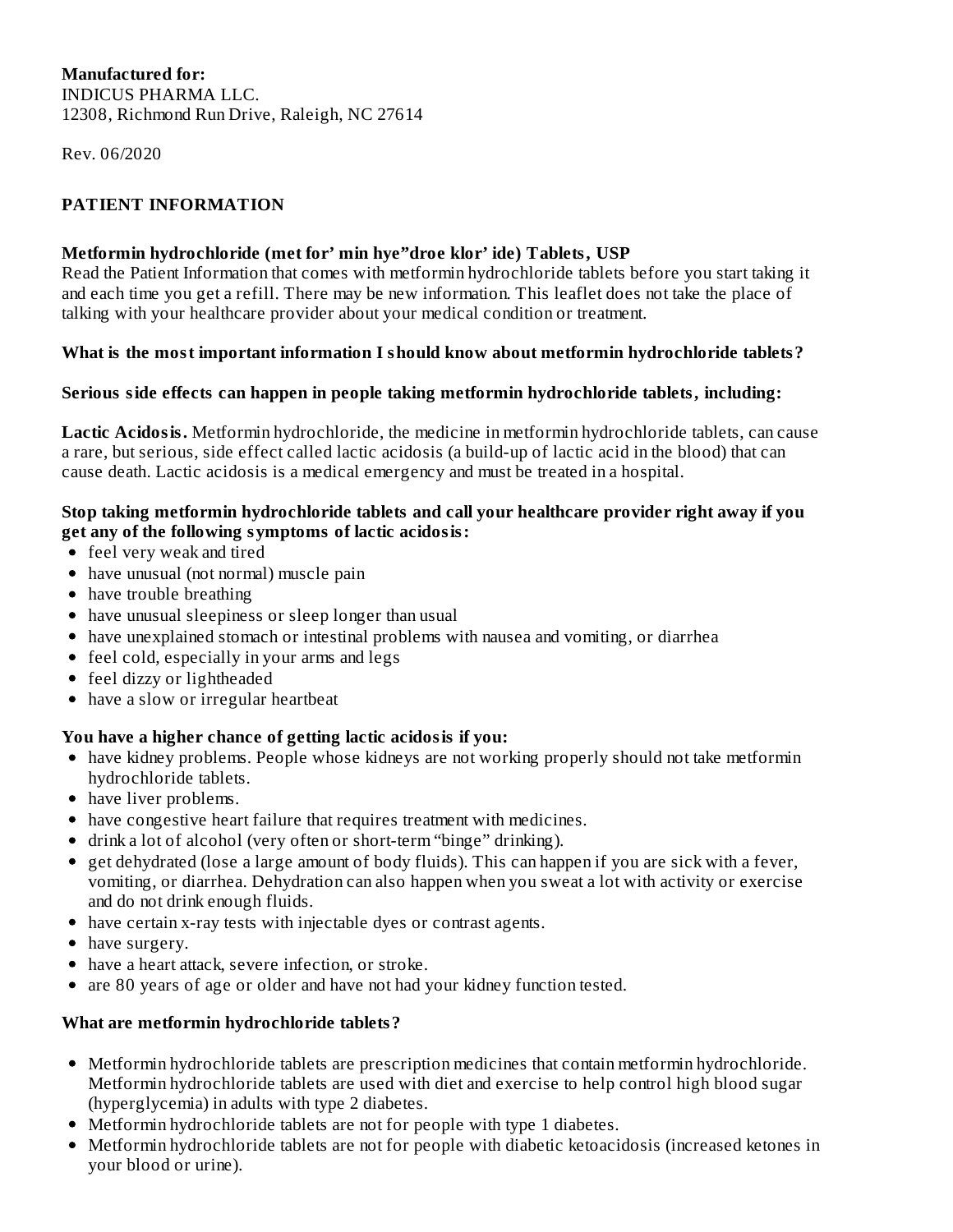Metformin hydrochloride tablets help control your blood sugar in a number of ways. These include helping your body respond better to the insulin it makes naturally, decreasing the amount of sugar your liver makes, and decreasing the amount of sugar your intestines absorb. Metformin hydrochloride tablets do not cause your body to make more insulin.

# **Who should not take metformin hydrochloride tablets?**

Some conditions increase your chance of getting lactic acidosis, or cause other problems if you take either of these medicines. Most of the conditions listed below can increase your chance of getting lactic acidosis.

## **Do not take metformin hydrochloride tablets if you**:

- have kidney problems
- are allergic to the metformin hydrochloride in metformin hydrochloride tablets or any of the ingredients in metformin hydrochloride tablets. See the end of this leaflet for a complete list of ingredients in metformin hydrochloride tablets.
- are going to get an injection of dye or contrast agents for an x-ray procedure or if you are going to have surgery and not able to eat or drink much. In these situations, metformin hydrochloride tablets will need to be stopped for a short time. Talk to your healthcare provider about when you should stop metformin hydrochloride tablets and when you should start metformin hydrochloride tablets again. See "**What is the most important information I should know about metformin hydrochloride tablets?**"

## **What should I tell my healthcare provider before taking metformin hydrochloride tablets?**

Before taking metformin hydrochloride tablets, tell your healthcare provider if you:

- have type 1 diabetes. Metformin hydrochloride tablets should not be used to treat people with type 1 diabetes.
- have a history or risk for diabetic ketoacidosis (high levels of certain acids, known as ketones, in the blood or urine). Metformin hydrochloride tablets should not be used for the treatment of diabetic ketoacidosis.
- have kidney problems.
- have liver problems.
- have heart problems, including congestive heart failure.
- are older than 80 years. If you are over 80 years old you should not take metformin hydrochloride tablets unless your kidneys have been checked and they are normal.
- drink alcohol very often, or drink a lot of alcohol in short-term "binge" drinking.
- are taking insulin.
- have any other medical conditions.
- are pregnant or plan to become pregnant. It is not known if metformin hydrochloride tablets will harm your unborn baby. If you are pregnant, talk with your healthcare provider about the best way to control your blood sugar while you are pregnant.
- are breast-feeding or plan to breast-feed. It is not known if metformin hydrochloride passes into your breast milk. Talk with your healthcare provider about the best way to feed your baby while you take metformin hydrochloride tablets.

**Tell your healthcare provider about all the medicines you take,** including prescription and nonprescription medicines, vitamins, and herbal supplements. Know the medicines you take. Keep a list of them to show your healthcare provider and pharmacist when you get a new medicine.

• Metformin hydrochloride tablets may affect the way other medicines work, and other medicines may affect how metformin hydrochloride tablet works.

## **Can metformin hydrochloride tablets be us ed in children?**

Metformin hydrochloride tablets have been shown to effectively lower glucose levels in children (ages 10-16 years) with type 2 diabetes. Metformin hydrochloride tablets have not been studied in children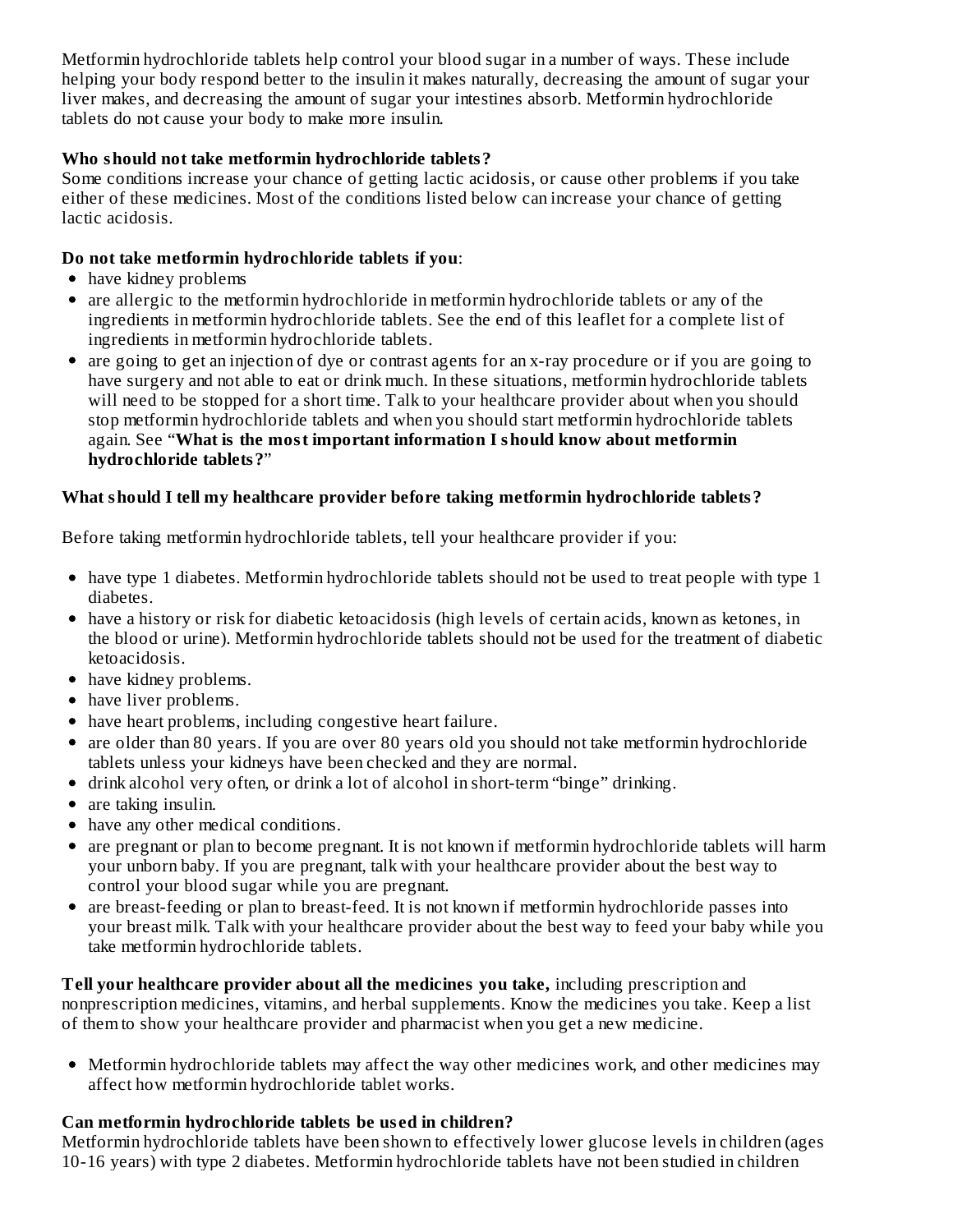younger than 10 years old. Metformin hydrochloride tablets have not been studied in combination with other oral glucose-control medicines or insulin in children. If you have any questions about the use of metformin hydrochloride tablets in children, talk with your doctor or other healthcare provider.

# **How should I take metformin hydrochloride tablets?**

- Take metformin hydrochloride tablets exactly as your healthcare provider tells you.
- Metformin hydrochloride tablets should be taken with meals to help lessen an upset stomach side effect.
- Swallow metformin hydrochloride tablets whole.
- You may sometimes pass a soft mass in your stools (bowel movement) that looks like metformin hydrochloride tablets.
- When your body is under some types of stress, such as fever, trauma (such as a car accident), infection, or surgery, the amount of diabetes medicine that you need may change. Tell your healthcare provider right away if you have any of these problems.
- Your healthcare provider should do blood tests to check how well your kidneys are working before and during your treatment with metformin hydrochloride tablets.
- Your healthcare provider will check your diabetes with regular blood tests, including your blood sugar levels and your hemoglobin A1C.
- Follow your healthcare provider's instructions for treating blood sugar that is too low (hypoglycemia). Talk to your healthcare provider if low blood sugar is a problem for you. See "**What are the possible side effects of metformin hydrochloride tablets?"**
- Check your blood sugar as your healthcare provider tells you to.
- Stay on your prescribed diet and exercise program while taking metformin hydrochloride tablets.
- If you miss a dose of metformin hydrochloride tablets, take your next dose as prescribed unless your healthcare provider tells you differently. Do not take an extra dose the next day.
- If you take too much metformin hydrochloride tablets, call your healthcare provider, local Poison Control Center, or go to the nearest hospital emergency room right away.

# **What should I avoid while taking metformin hydrochloride tablets?**

Do not drink a lot of alcoholic drinks while taking metformin hydrochloride tablets. This means you should not binge drink for short periods, and you should not drink a lot of alcohol on a regular basis. Alcohol can increase the chance of getting lactic acidosis.

# **What are the side effects of metformin hydrochloride tablets?**

• **Lactic acidosis. Metformin, the active ingredient in metformin hydrochloride tablets, can caus e** a rare but serious condition called lactic acidosis (a buildup of an acid in the blood) that can cause **death. Lactic acidosis is a medical emergency and must be treated in the hospital.**

Call your doctor right away if you have any of the following symptoms, which could be signs of lactic acidosis:

- you feel cold in your hands or feet
- you feel dizzy or lightheaded
- you have a slow or irregular heartbeat
- you feel very weak or tired
- you have trouble breathing
- you feel sleepy or drowsy
- you have stomach pains, nausea or vomiting

Most people who have had lactic acidosis with metformin have other things that, combined with the metformin, led to the lactic acidosis. Tell your doctor if you have any of the following, because you have a higher chance for getting lactic acidosis with metformin hydrochloride tablets if you:

- have severe kidney problems, or your kidneys are affected by certain x-ray tests that use injectable dye
- have liver problems
- drink alcohol very often, or drink a lot of alcohol in short-term "binge" drinking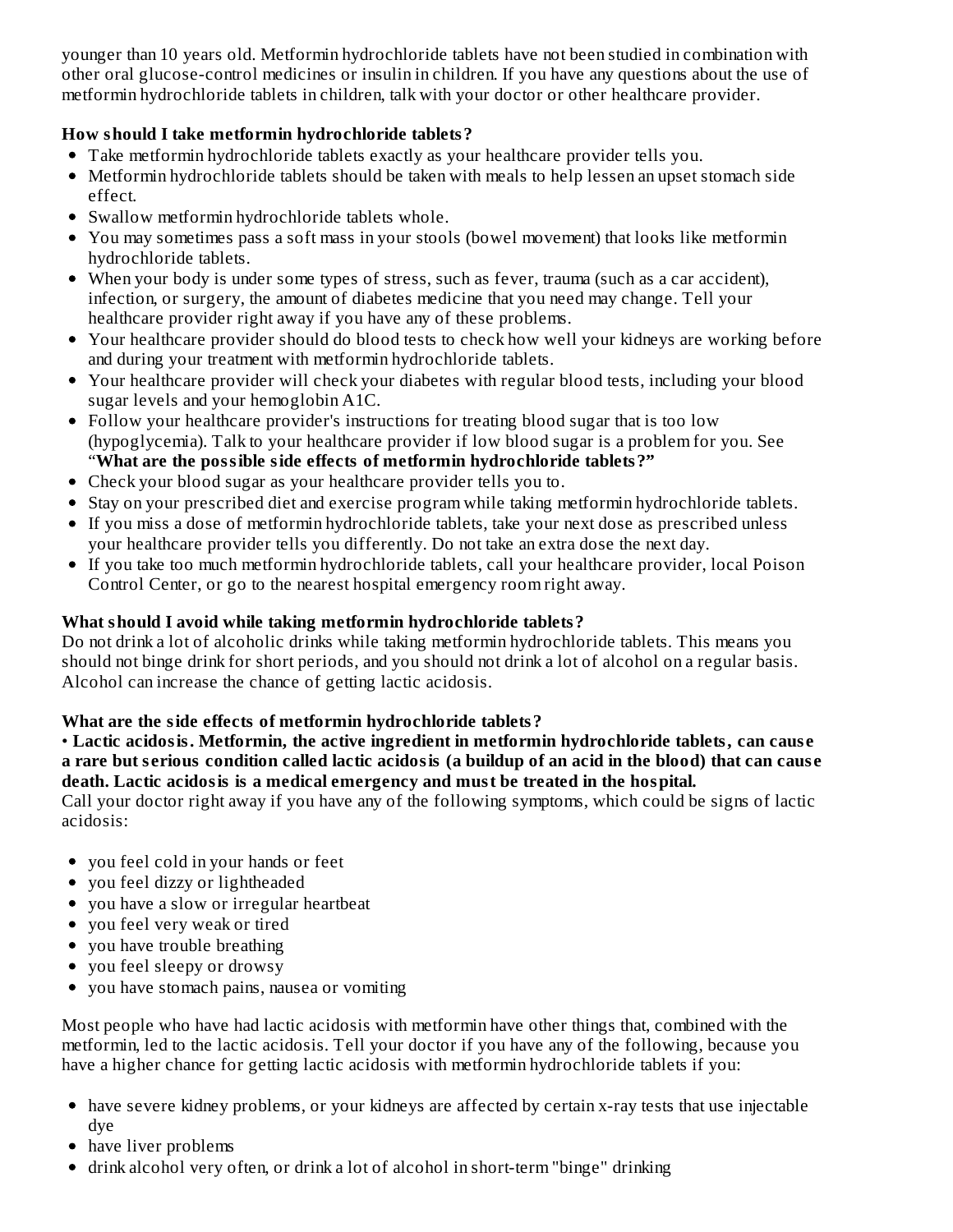- get dehydrated (lose a large amount of body fluids). This can happen if you are sick with a fever, vomiting, or diarrhea. Dehydration can also happen when you sweat a lot with activity or exercise and do not drink enough fluids
- have surgery
- have a heart attack, severe infection, or stroke

Common side effects of metformin hydrochloride tablets include diarrhea, nausea, and upset stomach. These side effects generally go away after you take the medicine for a while. Taking your medicine with meals can help reduce these side effects. Tell your doctor if the side effects bother you a lot, last for more than a few weeks, come back after they've gone away, or start later in therapy. You may need a lower dose or need to stop taking the medicine for a short period or for good.

About 3 out of every 100 people who take metformin hydrochloride tablets have an unpleasant metallic taste when they start taking the medicine. It lasts for a short time.

Metformin hydrochloride tablets rarely cause hypoglycemia (low blood sugar) by themselves. However, hypoglycemia can happen if you do not eat enough, if you drink alcohol, or if you take other medicines to lower blood sugar.

#### **How should I store metformin hydrochloride tablets?**

Store metformin hydrochloride tablets at 68° F to 77° F (20° C to 25° C).

## **Keep metformin hydrochloride tablets and all medicines out of the reach of children.**

#### **General information about the us e of metformin hydrochloride tablets**

If you have questions or problems, talk with your doctor or other healthcare provider. You can ask your doctor or pharmacist for the information about metformin hydrochloride tablets that is written for healthcare professionals. Medicines are sometimes prescribed for purposes other than those listed in a patient information leaflet. Do not use metformin hydrochloride tablets for a condition for which it was not prescribed. Do not share your medicine with other people.

#### **What are the ingredients of metformin hydrochloride tablets?**

Active ingredients of metformin hydrochloride tablets: metformin hydrochloride. Inactive ingredients in each tablet of metformin hydrochloride tablets: Sodium Starch Glycolate, Povidone, Corn Starch, Colloidal Silicon Dioxide and Magnesium Stearate. In addition, the coating for the 500 mg, 850 mg and 1000 mg tablets contains Opadry White which contains: Hypromellose, Talc, Polyethylene glycol and Titanium dioxide.

#### **What is type 2 diabetes?**

Type 2 diabetes is a condition in which your body does not make enough insulin, and the insulin that your body produces does not work as well as it should. Your body can also make too much sugar. When this happens, sugar (glucose) builds up in the blood. This can lead to serious medical problems. The main goal of treating diabetes is to lower your blood sugar to a normal level.

High blood sugar can be lowered by diet and exercise, and by certain medicines when necessary. Talk to your healthcare provider about how to prevent, recognize, and take care of low blood sugar (hypoglycemia), high blood sugar (hyperglycemia), and problems you have because of your diabetes.

All brands listed are the trademarks of their respective owners.

## **Manufactured by:**

USV Private Limited H-13, 16, 16A, 17, 18, 19, 20, 21 & E22, OIDC, Mahatma Gandhi Udyog Nagar, Dabhel, Daman 396210. India.

**Manufactured for:** INDICUS PHARMA LLC 12308 , Richmond Run Drive, Raleigh, NC 27614

Rev. 06/2020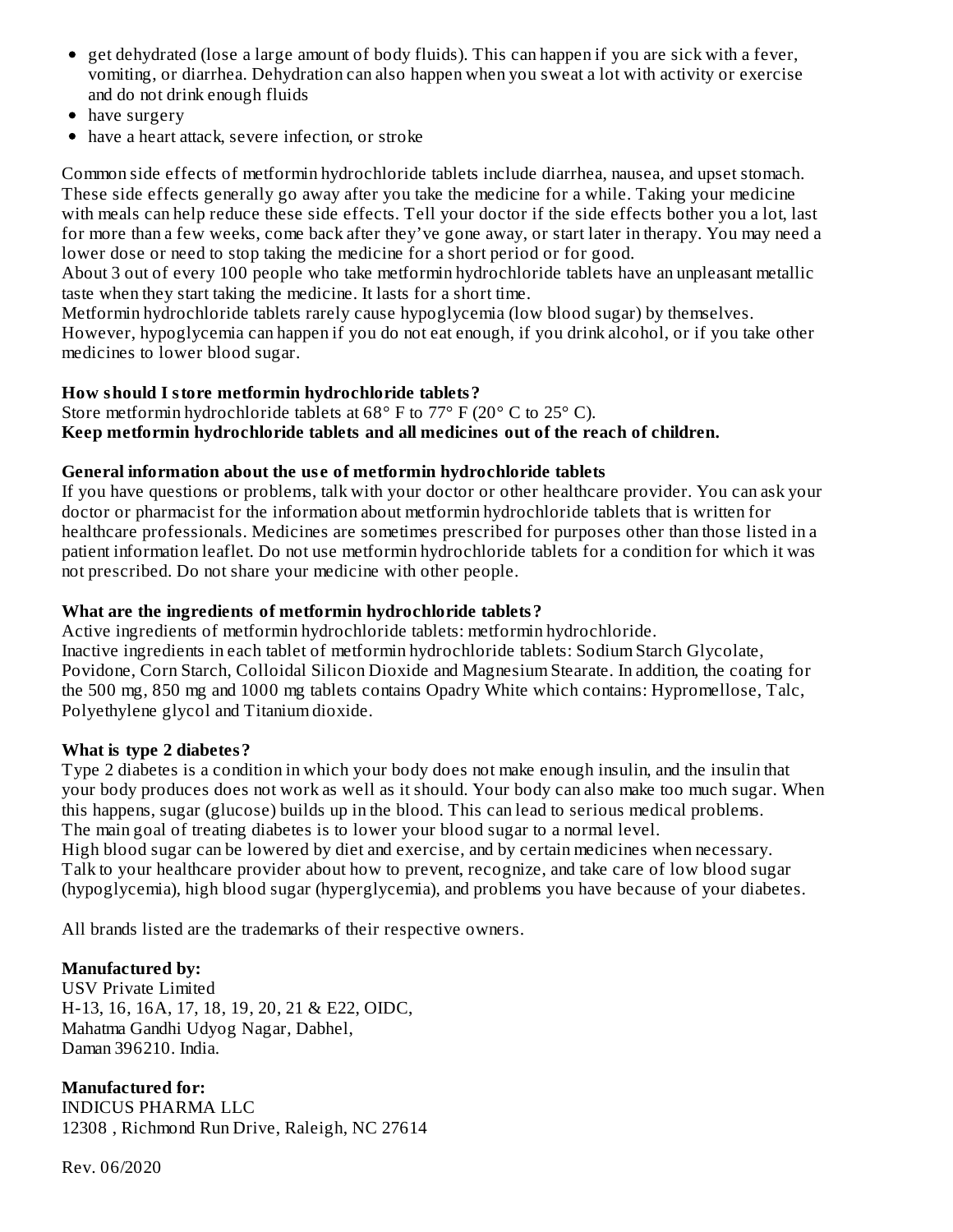## **PACKAGE LABEL.PRINCIPAL DISPLAY PANEL - 500**

NDC 24724-014-01

#### **Rx only**

Metformin Hydrochloride Tablets, USP

**500 mg**

100 Tablets



# **PACKAGE LABEL.PRINCIPAL DISPLAY PANEL - 1000**

NDC 24724-016-01 Rx only Metformin Hydrochloride Tablets, USP 1000 mg 100 Tablets



# **PACKAGE LABEL.PRINCIPAL DISPLAY PANEL - 850**

NDC 24724-015-01 Rx only Metformin Hydrochloride Tablets, USP 850 mg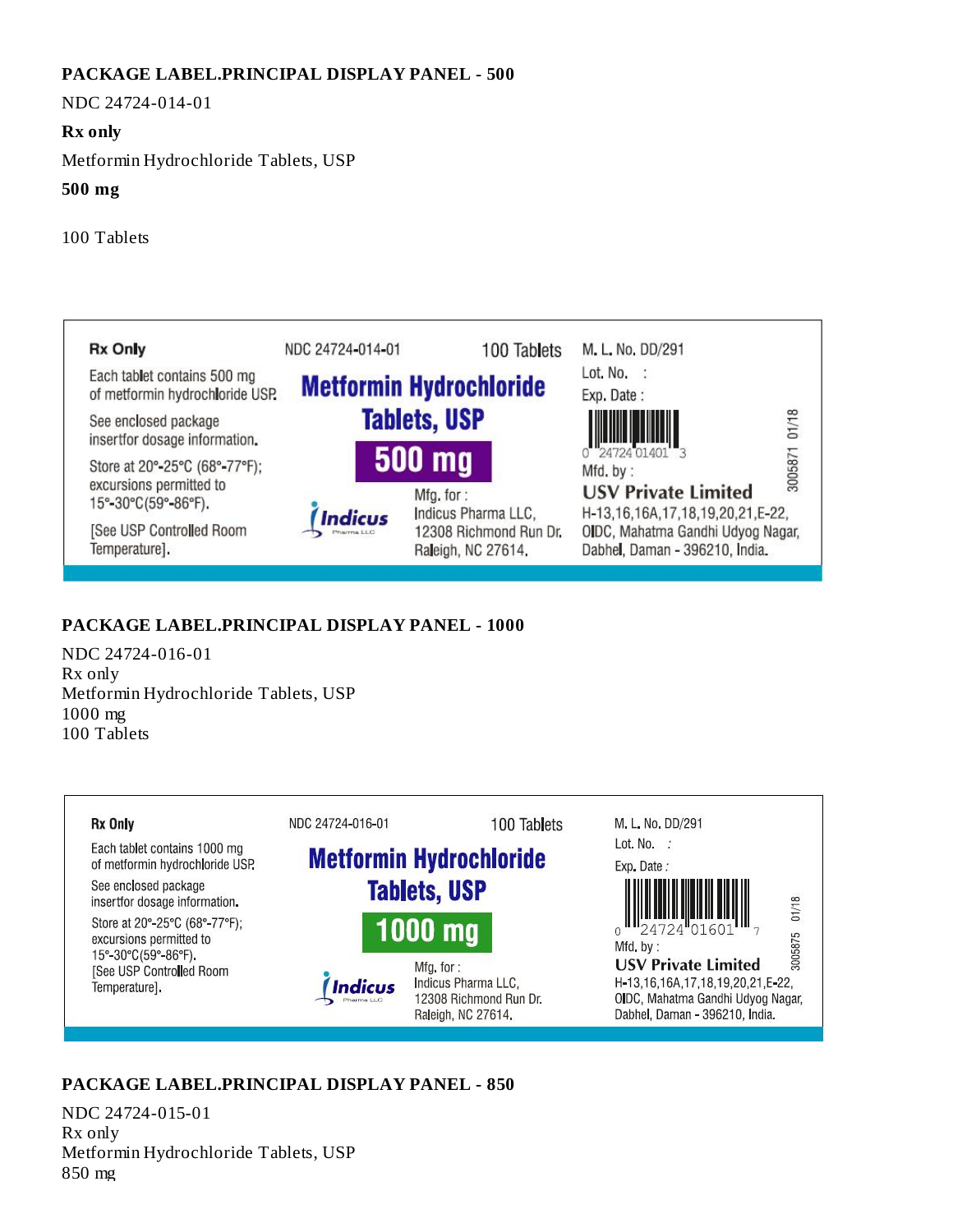

| <b>Product Information</b>                                    |                             |                                                         |                     |                                          |                |                 |  |  |
|---------------------------------------------------------------|-----------------------------|---------------------------------------------------------|---------------------|------------------------------------------|----------------|-----------------|--|--|
| Product Type<br>HUMAN PRESCRIPTION DRUG<br>Item Code (Source) |                             |                                                         |                     |                                          |                | NDC:24724-014   |  |  |
| <b>Route of Administration</b>                                |                             | ORAL                                                    |                     |                                          |                |                 |  |  |
|                                                               |                             |                                                         |                     |                                          |                |                 |  |  |
|                                                               |                             |                                                         |                     |                                          |                |                 |  |  |
| <b>Active Ingredient/Active Moiety</b>                        |                             |                                                         |                     |                                          |                |                 |  |  |
|                                                               |                             | <b>Ingredient Name</b>                                  |                     | <b>Basis of Strength</b>                 |                | <b>Strength</b> |  |  |
| UNII:9 100L32L2N)                                             |                             | METFORMIN HYDROCHLORIDE (UNII: 786Z46389E) (METFORMIN - |                     | <b>METFORMIN</b><br><b>HYDROCHLORIDE</b> |                | 500 mg          |  |  |
|                                                               |                             |                                                         |                     |                                          |                |                 |  |  |
| <b>Inactive Ingredients</b>                                   |                             |                                                         |                     |                                          |                |                 |  |  |
| <b>Ingredient Name</b>                                        |                             |                                                         |                     |                                          |                |                 |  |  |
| SO DIUM STARCH GLYCOLATE TYPE A POTATO (UNII: 5856J3G2A2)     |                             |                                                         |                     |                                          |                |                 |  |  |
| PO VIDO NE (UNII: FZ989GH94E)                                 |                             |                                                         |                     |                                          |                |                 |  |  |
| STARCH, CORN (UNII: O8232NY3SJ)                               |                             |                                                         |                     |                                          |                |                 |  |  |
| SILICON DIOXIDE (UNII: ETJ7Z6XBU4)                            |                             |                                                         |                     |                                          |                |                 |  |  |
| MAGNESIUM STEARATE (UNII: 70097M6I30)                         |                             |                                                         |                     |                                          |                |                 |  |  |
| HYPROMELLOSES (UNII: 3NXW29V3WO)                              |                             |                                                         |                     |                                          |                |                 |  |  |
|                                                               | TALC (UNII: 7SEV7J4R1U)     |                                                         |                     |                                          |                |                 |  |  |
| POLYETHYLENE GLYCOL (UNII: 3WJQ0SDW1A)                        |                             |                                                         |                     |                                          |                |                 |  |  |
| TITANIUM DIO XIDE (UNII: 15FIX9 V2JP)                         |                             |                                                         |                     |                                          |                |                 |  |  |
|                                                               |                             |                                                         |                     |                                          |                |                 |  |  |
| <b>Product Characteristics</b>                                |                             |                                                         |                     |                                          |                |                 |  |  |
| Color<br>WHITE (White to off white)<br><b>Score</b>           |                             |                                                         |                     |                                          |                | no score        |  |  |
| <b>Shape</b>                                                  | <b>ROUND</b><br><b>Size</b> |                                                         |                     |                                          | $12 \text{mm}$ |                 |  |  |
| <b>Flavor</b>                                                 |                             |                                                         | <b>Imprint Code</b> |                                          | <b>I45</b>     |                 |  |  |
| <b>Contains</b>                                               |                             |                                                         |                     |                                          |                |                 |  |  |
|                                                               |                             |                                                         |                     |                                          |                |                 |  |  |
|                                                               |                             |                                                         |                     |                                          |                |                 |  |  |
| Packaging                                                     |                             |                                                         |                     |                                          |                |                 |  |  |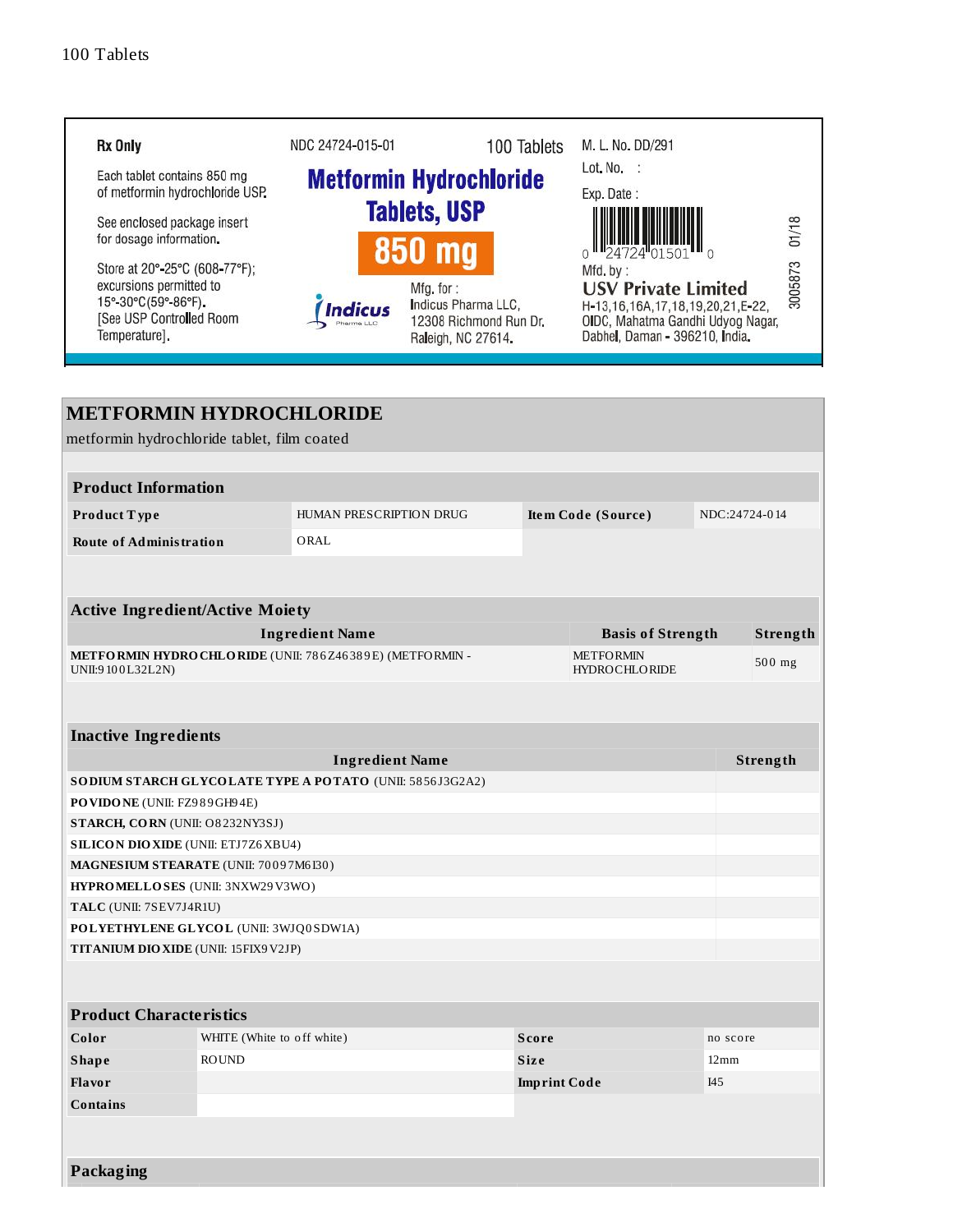| #                                                                                 | <b>Item Code</b>                                                          |            | <b>Package Description</b>                                                                               |                     | Marketing Start Date Marketing End Date      |                           |               |                           |
|-----------------------------------------------------------------------------------|---------------------------------------------------------------------------|------------|----------------------------------------------------------------------------------------------------------|---------------------|----------------------------------------------|---------------------------|---------------|---------------------------|
|                                                                                   | 1 NDC:24724-014-50                                                        |            | 500 in 1 BOTTLE; Type 0: Not a Combination Product                                                       | 06/03/2009          |                                              |                           |               |                           |
|                                                                                   | 2 NDC:24724-014-01                                                        |            | 100 in 1 BOTTLE; Type 0: Not a Combination Product                                                       | 06/03/2009          |                                              |                           |               |                           |
|                                                                                   |                                                                           |            |                                                                                                          |                     |                                              |                           |               |                           |
|                                                                                   |                                                                           |            |                                                                                                          |                     |                                              |                           |               |                           |
|                                                                                   | <b>Marketing Information</b>                                              |            |                                                                                                          |                     |                                              |                           |               |                           |
|                                                                                   | <b>Marketing Category</b>                                                 |            | <b>Application Number or Monograph Citation</b>                                                          |                     | <b>Marketing Start Date</b>                  | <b>Marketing End Date</b> |               |                           |
|                                                                                   | ANDA                                                                      | ANDA079148 |                                                                                                          | 06/03/2009          |                                              |                           |               |                           |
|                                                                                   |                                                                           |            |                                                                                                          |                     |                                              |                           |               |                           |
|                                                                                   |                                                                           |            |                                                                                                          |                     |                                              |                           |               |                           |
|                                                                                   | <b>METFORMIN HYDROCHLORIDE</b>                                            |            |                                                                                                          |                     |                                              |                           |               |                           |
|                                                                                   | metformin hydrochloride tablet, film coated                               |            |                                                                                                          |                     |                                              |                           |               |                           |
|                                                                                   |                                                                           |            |                                                                                                          |                     |                                              |                           |               |                           |
|                                                                                   | <b>Product Information</b>                                                |            |                                                                                                          |                     |                                              |                           |               |                           |
|                                                                                   | Product Type                                                              |            | HUMAN PRESCRIPTION DRUG                                                                                  |                     | Item Code (Source)                           |                           | NDC:24724-015 |                           |
|                                                                                   |                                                                           |            |                                                                                                          |                     |                                              |                           |               |                           |
|                                                                                   | <b>Route of Administration</b>                                            |            | ORAL                                                                                                     |                     |                                              |                           |               |                           |
|                                                                                   |                                                                           |            |                                                                                                          |                     |                                              |                           |               |                           |
|                                                                                   |                                                                           |            |                                                                                                          |                     |                                              |                           |               |                           |
|                                                                                   | <b>Active Ingredient/Active Moiety</b>                                    |            |                                                                                                          |                     |                                              |                           |               |                           |
| <b>Ingredient Name</b><br>METFORMIN HYDROCHLORIDE (UNII: 786Z46389E) (METFORMIN - |                                                                           |            |                                                                                                          |                     | <b>Basis of Strength</b><br><b>METFORMIN</b> |                           |               | Strength                  |
|                                                                                   | UNII:9 10 0 L32L2N)                                                       |            |                                                                                                          |                     | <b>HYDROCHLORIDE</b>                         |                           |               | 850 mg                    |
|                                                                                   |                                                                           |            |                                                                                                          |                     |                                              |                           |               |                           |
|                                                                                   |                                                                           |            |                                                                                                          |                     |                                              |                           |               |                           |
|                                                                                   | <b>Inactive Ingredients</b>                                               |            |                                                                                                          |                     |                                              |                           |               |                           |
|                                                                                   | <b>Ingredient Name</b><br>Strength                                        |            |                                                                                                          |                     |                                              |                           |               |                           |
|                                                                                   | SODIUM STARCH GLYCOLATE TYPE A POTATO (UNII: 5856J3G2A2)                  |            |                                                                                                          |                     |                                              |                           |               |                           |
|                                                                                   | <b>PO VIDO NE</b> (UNII: FZ989GH94E)                                      |            |                                                                                                          |                     |                                              |                           |               |                           |
|                                                                                   | STARCH, CORN (UNII: O8232NY3SJ)                                           |            |                                                                                                          |                     |                                              |                           |               |                           |
|                                                                                   | <b>SILICON DIOXIDE (UNII: ETJ7Z6XBU4)</b>                                 |            |                                                                                                          |                     |                                              |                           |               |                           |
|                                                                                   | MAGNESIUM STEARATE (UNII: 70097M6I30)<br>HYPROMELLOSES (UNII: 3NXW29V3WO) |            |                                                                                                          |                     |                                              |                           |               |                           |
|                                                                                   | TALC (UNII: 7SEV7J4R1U)                                                   |            |                                                                                                          |                     |                                              |                           |               |                           |
|                                                                                   | POLYETHYLENE GLYCOL (UNII: 3WJQ0SDW1A)                                    |            |                                                                                                          |                     |                                              |                           |               |                           |
| TITANIUM DIO XIDE (UNII: 15FIX9 V2JP)                                             |                                                                           |            |                                                                                                          |                     |                                              |                           |               |                           |
|                                                                                   |                                                                           |            |                                                                                                          |                     |                                              |                           |               |                           |
|                                                                                   |                                                                           |            |                                                                                                          |                     |                                              |                           |               |                           |
|                                                                                   | <b>Product Characteristics</b>                                            |            |                                                                                                          |                     |                                              |                           |               |                           |
| Color<br>WHITE (White to off white)                                               |                                                                           |            |                                                                                                          | <b>Score</b>        |                                              |                           | no score      |                           |
| <b>CAPSULE</b><br><b>Shape</b>                                                    |                                                                           |            |                                                                                                          | <b>Size</b>         |                                              | $18 \,\mathrm{mm}$        |               |                           |
|                                                                                   | Flavor                                                                    |            |                                                                                                          | <b>Imprint Code</b> |                                              |                           | I46           |                           |
|                                                                                   | <b>Contains</b>                                                           |            |                                                                                                          |                     |                                              |                           |               |                           |
|                                                                                   |                                                                           |            |                                                                                                          |                     |                                              |                           |               |                           |
|                                                                                   |                                                                           |            |                                                                                                          |                     |                                              |                           |               |                           |
|                                                                                   | <b>Packaging</b>                                                          |            |                                                                                                          |                     |                                              |                           |               |                           |
| #                                                                                 | <b>Item Code</b>                                                          |            | <b>Package Description</b>                                                                               | 06/03/2009          | <b>Marketing Start Date</b>                  |                           |               | <b>Marketing End Date</b> |
|                                                                                   | 1 NDC:24724-015-50<br>2 NDC:24724-015-01                                  |            | 500 in 1 BOTTLE; Type 0: Not a Combination Product<br>100 in 1 BOTTLE; Type 0: Not a Combination Product | 06/03/2009          |                                              |                           |               |                           |
|                                                                                   |                                                                           |            |                                                                                                          |                     |                                              |                           |               |                           |
|                                                                                   |                                                                           |            |                                                                                                          |                     |                                              |                           |               |                           |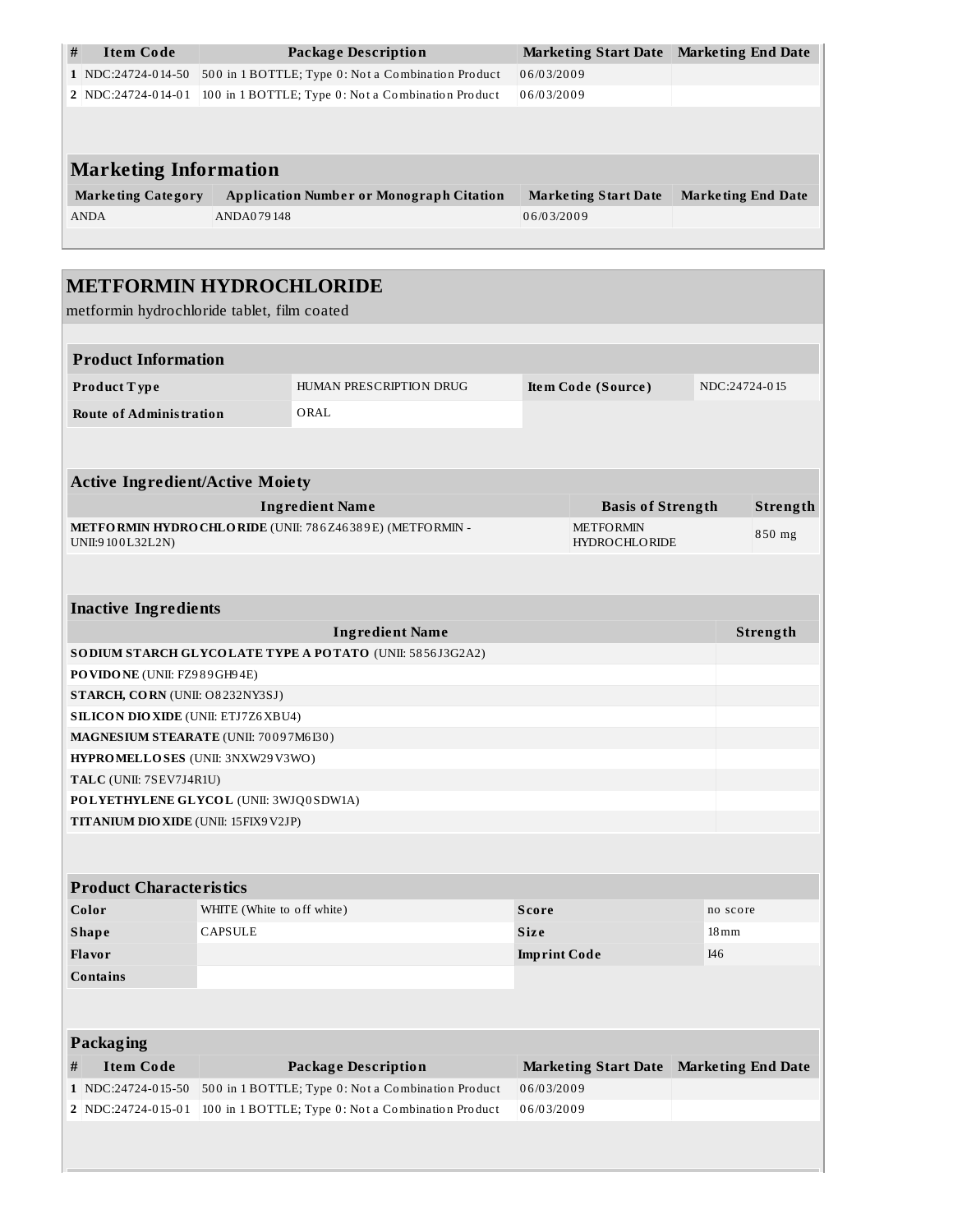| <b>Marketing Information</b> |                                                 |                             |                           |  |  |
|------------------------------|-------------------------------------------------|-----------------------------|---------------------------|--|--|
| <b>Marketing Category</b>    | <b>Application Number or Monograph Citation</b> | <b>Marketing Start Date</b> | <b>Marketing End Date</b> |  |  |
| <b>ANDA</b>                  | ANDA079148                                      | 06/03/2009                  |                           |  |  |
|                              |                                                 |                             |                           |  |  |
|                              |                                                 |                             |                           |  |  |

|                                                                                        | <b>METFORMIN HYDROCHLORIDE</b>                           |              |                                          |  |                           |  |  |  |
|----------------------------------------------------------------------------------------|----------------------------------------------------------|--------------|------------------------------------------|--|---------------------------|--|--|--|
|                                                                                        | metformin hydrochloride tablet, film coated              |              |                                          |  |                           |  |  |  |
|                                                                                        |                                                          |              |                                          |  |                           |  |  |  |
| <b>Product Information</b>                                                             |                                                          |              |                                          |  |                           |  |  |  |
|                                                                                        |                                                          |              |                                          |  |                           |  |  |  |
| Product Type                                                                           | HUMAN PRESCRIPTION DRUG                                  |              | Item Code (Source)                       |  | NDC:24724-016             |  |  |  |
| <b>Route of Administration</b>                                                         | ORAL                                                     |              |                                          |  |                           |  |  |  |
|                                                                                        |                                                          |              |                                          |  |                           |  |  |  |
|                                                                                        |                                                          |              |                                          |  |                           |  |  |  |
| <b>Active Ingredient/Active Moiety</b>                                                 |                                                          |              |                                          |  |                           |  |  |  |
|                                                                                        | <b>Ingredient Name</b>                                   |              | <b>Basis of Strength</b>                 |  | Strength                  |  |  |  |
| UNII:9100L32L2N)                                                                       | METFORMIN HYDROCHLORIDE (UNII: 786Z46389E) (METFORMIN -  |              | <b>METFORMIN</b><br><b>HYDROCHLORIDE</b> |  | $1000$ mg                 |  |  |  |
|                                                                                        |                                                          |              |                                          |  |                           |  |  |  |
| <b>Inactive Ingredients</b>                                                            |                                                          |              |                                          |  |                           |  |  |  |
|                                                                                        | <b>Ingredient Name</b>                                   |              |                                          |  | Strength                  |  |  |  |
|                                                                                        | SODIUM STARCH GLYCOLATE TYPE A POTATO (UNII: 5856J3G2A2) |              |                                          |  |                           |  |  |  |
| PO VIDO NE (UNII: FZ989GH94E)                                                          |                                                          |              |                                          |  |                           |  |  |  |
| <b>STARCH, CORN</b> (UNII: O8232NY3SJ)                                                 |                                                          |              |                                          |  |                           |  |  |  |
| <b>SILICON DIOXIDE (UNII: ETJ7Z6XBU4)</b>                                              |                                                          |              |                                          |  |                           |  |  |  |
|                                                                                        | MAGNESIUM STEARATE (UNII: 70097M6I30)                    |              |                                          |  |                           |  |  |  |
| HYPROMELLOSES (UNII: 3NXW29V3WO)                                                       |                                                          |              |                                          |  |                           |  |  |  |
| TALC (UNII: 7SEV7J4R1U)                                                                |                                                          |              |                                          |  |                           |  |  |  |
| POLYETHYLENE GLYCOL (UNII: 3WJQ0SDW1A)                                                 |                                                          |              |                                          |  |                           |  |  |  |
| TITANIUM DIO XIDE (UNII: 15FIX9 V2JP)                                                  |                                                          |              |                                          |  |                           |  |  |  |
|                                                                                        |                                                          |              |                                          |  |                           |  |  |  |
| <b>Product Characteristics</b>                                                         |                                                          |              |                                          |  |                           |  |  |  |
| Color                                                                                  | WHITE (White to off white)                               | <b>Score</b> |                                          |  | 2 pieces                  |  |  |  |
| <b>Shape</b>                                                                           | <b>OVAL</b>                                              | <b>Size</b>  |                                          |  | $19 \,\mathrm{mm}$        |  |  |  |
| <b>Flavor</b>                                                                          |                                                          |              | <b>Imprint Code</b>                      |  | I:47                      |  |  |  |
| Contains                                                                               |                                                          |              |                                          |  |                           |  |  |  |
|                                                                                        |                                                          |              |                                          |  |                           |  |  |  |
|                                                                                        |                                                          |              |                                          |  |                           |  |  |  |
| <b>Packaging</b>                                                                       |                                                          |              |                                          |  |                           |  |  |  |
| <b>Item Code</b><br>#                                                                  | <b>Package Description</b>                               |              | <b>Marketing Start Date</b>              |  | <b>Marketing End Date</b> |  |  |  |
| $1 NDC:24724-016-50$                                                                   | 500 in 1 BOTTLE; Type 0: Not a Combination Product       | 06/03/2009   |                                          |  |                           |  |  |  |
| 2 NDC:24724-016-01<br>100 in 1 BOTTLE; Type 0: Not a Combination Product<br>06/03/2009 |                                                          |              |                                          |  |                           |  |  |  |
|                                                                                        |                                                          |              |                                          |  |                           |  |  |  |
| <b>Marketing Information</b>                                                           |                                                          |              |                                          |  |                           |  |  |  |
| <b>Marketing Category</b>                                                              | <b>Application Number or Monograph Citation</b>          |              | <b>Marketing Start Date</b>              |  | <b>Marketing End Date</b> |  |  |  |
| <b>ANDA</b>                                                                            | ANDA079148                                               | 06/03/2009   |                                          |  |                           |  |  |  |
|                                                                                        |                                                          |              |                                          |  |                           |  |  |  |